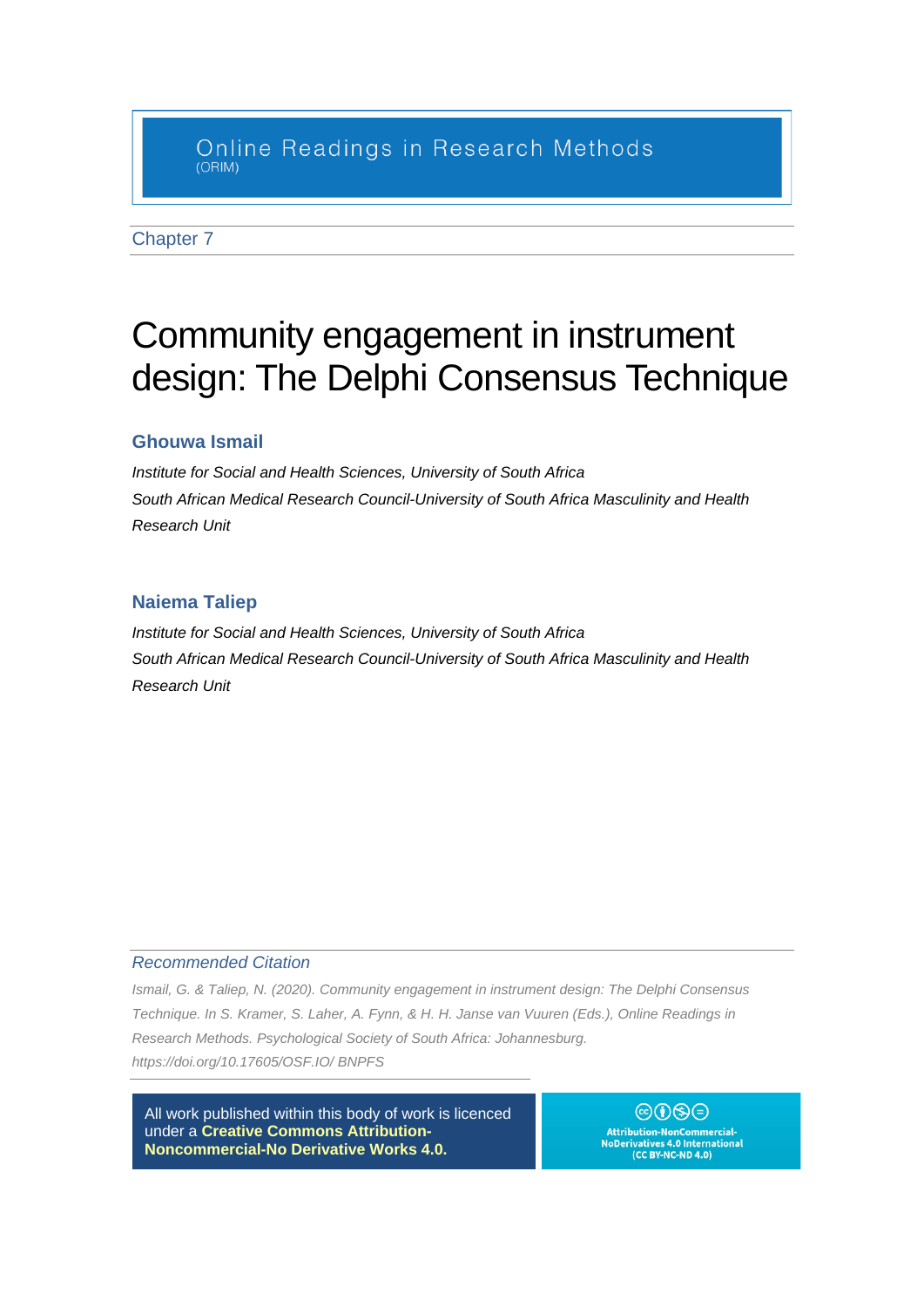## **Community engagement in instrument design: The Delphi Consensus Technique**

## **Ghouwa Ismail**

Institute for Social and Health Sciences, University of South Africa South African Medical Research Council-University of South Africa Masculinity and Health Research Unit

## **Naiema Taliep**

Institute for Social and Health Sciences, University of South Africa South African Medical Research Council-University of South Africa Masculinity and Health Research Unit

## **INTRODUCTION**

Community-based participatory research (CBPR) provides the field of psychometrics and public health practitioners the opportunity to enhance community-level change. This is achieved by providing communities with an authentic voice through the integration of scientific rigour with the knowledge and experience of community members in identifying, addressing, and measuring the social determinants of health. In South Africa, and elsewhere, there is often a propensity for developing measures linearly, with minimal recognition and integration of local/indigenous knowledges and expertise from communities. Locally generated information can be beneficial and is arguably critical for instrument development and its application in South Africa. By involving community members who are directly affected by the matter under study, CBPR mirrors an inclusive and relational worldview, and safeguards local relevance which can cultivate lasting social change (Salihu et al., 2015; Taliep, Lazarus, Bulbulia, Ismail & Hornsby, 2018).

In contrast to traditional research methods, participatory research engages the communities under investigation in the research process, and in the collection and/or analysis of data, in turn giving them greater responsibility in shaping and defining the outcomes of the research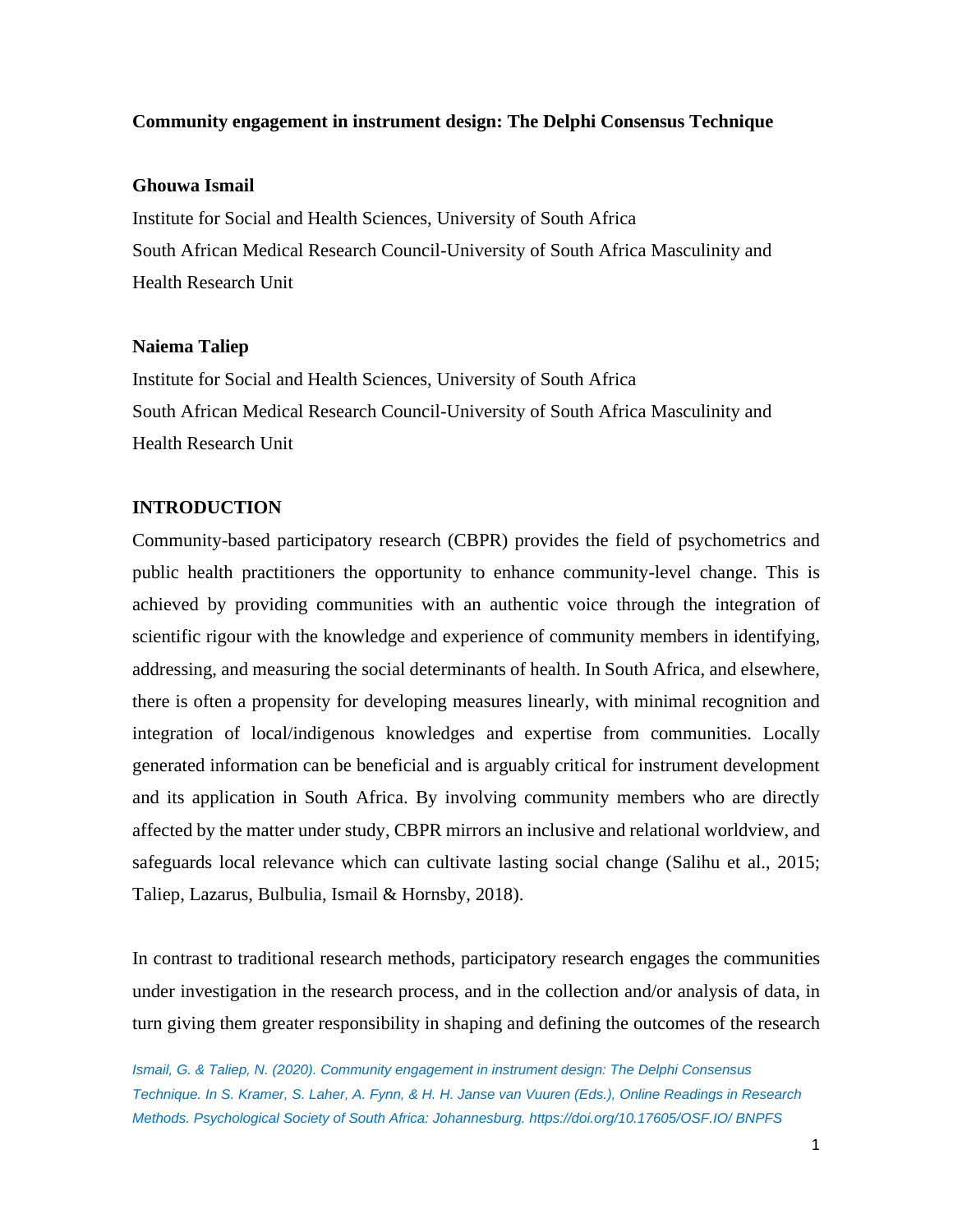(Bleijenbergh, Korzilius, & Verschuren, 2012). Participatory approaches provide an opportunity for non-academic community members to co-construct knowledge about an issue being explored and to obtain a contextual understanding of how the issue occurs in the everyday lives of community members (Billies, Francisco, Krueger, & Linville, 2010). The Delphi Consensus Technique (DCT) is one of a range of diverse participatory research techniques that has been used to ensure optimal participation of community members and key stakeholders as experts.

The DCT is a particularly invaluable method for collecting and validating expert opinion in fields where knowledge is limited (Fletcher & Marchildon, 2018; Hardy et al., 2004), such as in the development and validation of methodologically robust measuring instruments. The technique is intended to transform multiple opinions into group consensus and assumes that 'pooled intelligence' improves individual judgment (De Villiers, de Villiers, & Kent, 2005; Ismail, 2018; Munnik, & Smith, 2019; Taliep, 2016). The technique was initially regarded as *"*a method used to obtain the most reliable consensus of opinion of a group of experts by a series of intensive questionnaires interspersed with controlled feedback (Dalkey & Helmer, 1963, p. 458)". In their seminal work on Delphi, Linstone and Turoff (2002, p. 3) define it as "a method for structuring a group communication process so that the process is effective in allowing a group of individuals, as a whole, to deal with a complex problem".

The Delphi method consists of multiple rounds that involve the presentation of an issue to a panel of 'experts' in a particular field of application, to seek their opinion or appraisal (Taliep, Ismail, Seedat, & Suffla, 2014; Veziari, Kumar, & Leach, 2018). The method is a group facilitation technique comprising of an iterative multi-stage process that presents an opportunity for experts to anonymously convey their opinions based on their knowledge and expertise about a complex problem, to ascertain how their assessment of the issue aligns with other panelists, and to change their views, if desired, after re-assessment of the findings from the different rounds (Kennedy, 2004).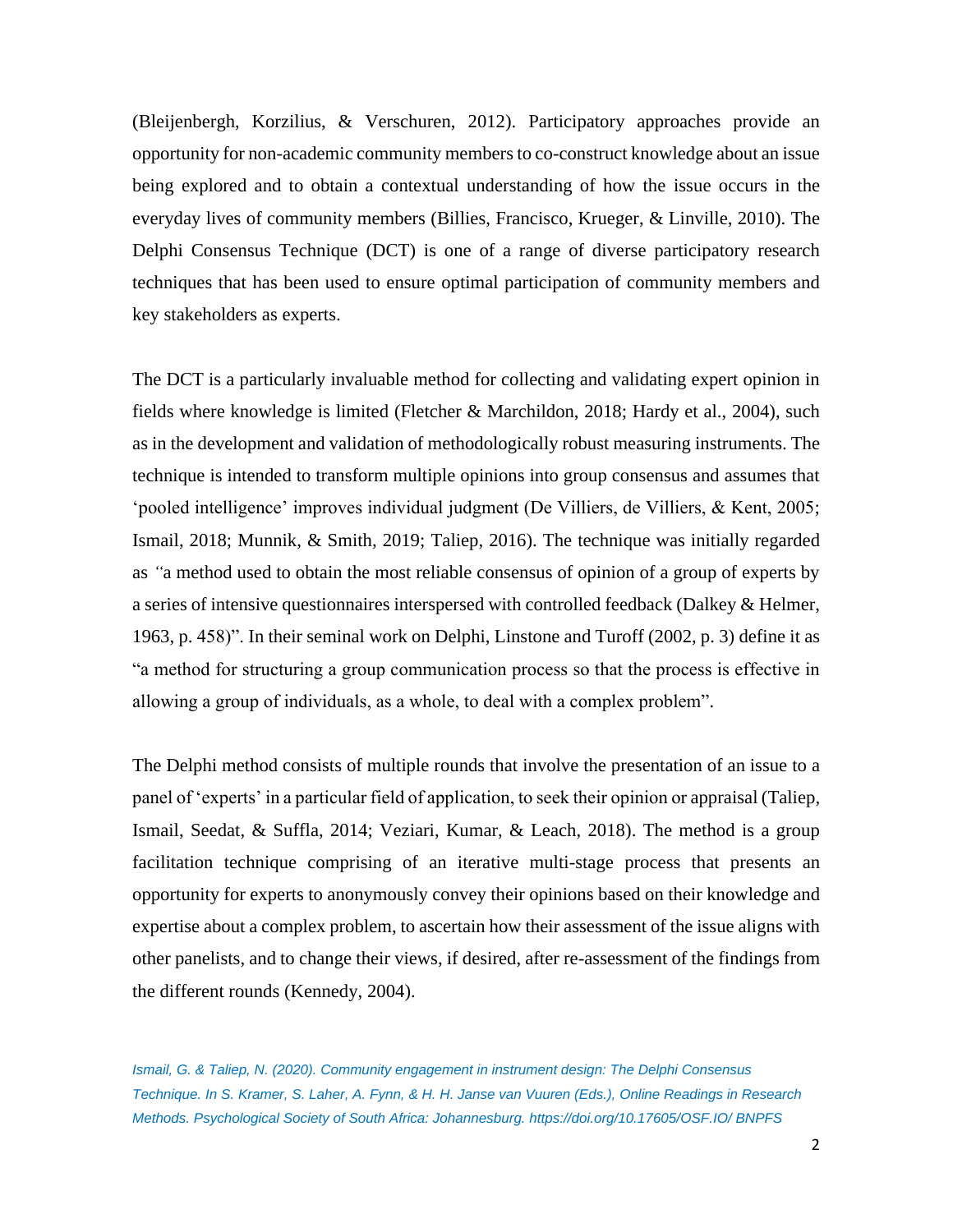#### **Historical overview**

The DCT was developed by a group of scholars at the RAND Corporation in Santa Monica, California in the 1950s for the systematic study of obtaining consensus among experts' opinions in the military, but later it was used in diverse fields such as economic development planning, information technology, communication, tourism, educational planning, curriculum development, transport, health care, and instrument development (Aigbavboa & Thwala, 2012; Linstone & Turoff, 2002; Ökmen, Şahin, Kiliç, & Adigüzel, 2019; Salihu et al., 2015; Skulmoski, Hartman, & Krahn, 2007; Szpilko, 2014). The technique derived its name from ancient Greek mythology where the oracle at the Delphi Temple, a place of divine inspirations, was consulted to predict the future (Powell, 2003; Okoli & Pawlowski, 2004; Szpilko, 2014). The method espoused by the Rand Corporation research team was based on the premise that subject-matter experts may be asked for their views and judgment about the likelihood of future phenomena or developments (Aigbavboa & Thwala, 2012; Szpilko, 2014).

## **Key characteristics and uses of the DCT**

There are four characteristic features of the DCT that help participants to focus on the issues at hand as well as distinguish the DCT from other group decision-making processes. These four key features of the technique are: anonymity, iteration with controlled feedback, statistical group response, and expert input. Each characteristic has a key role to play in the DCT process and are elaborated on below:

## *Anonymity*

Panelists do not meet face-to-face; the Delphi survey is completed anonymously by research participants who are known only to the researchers. Anonymity guarantees freedom from conformity pressure by the other participants, and decisions are made on their merits and not on who proposed the idea. Anonymity also guarantees the anonymity of the participants' responses, which essentially motivates them to express their opinions freely.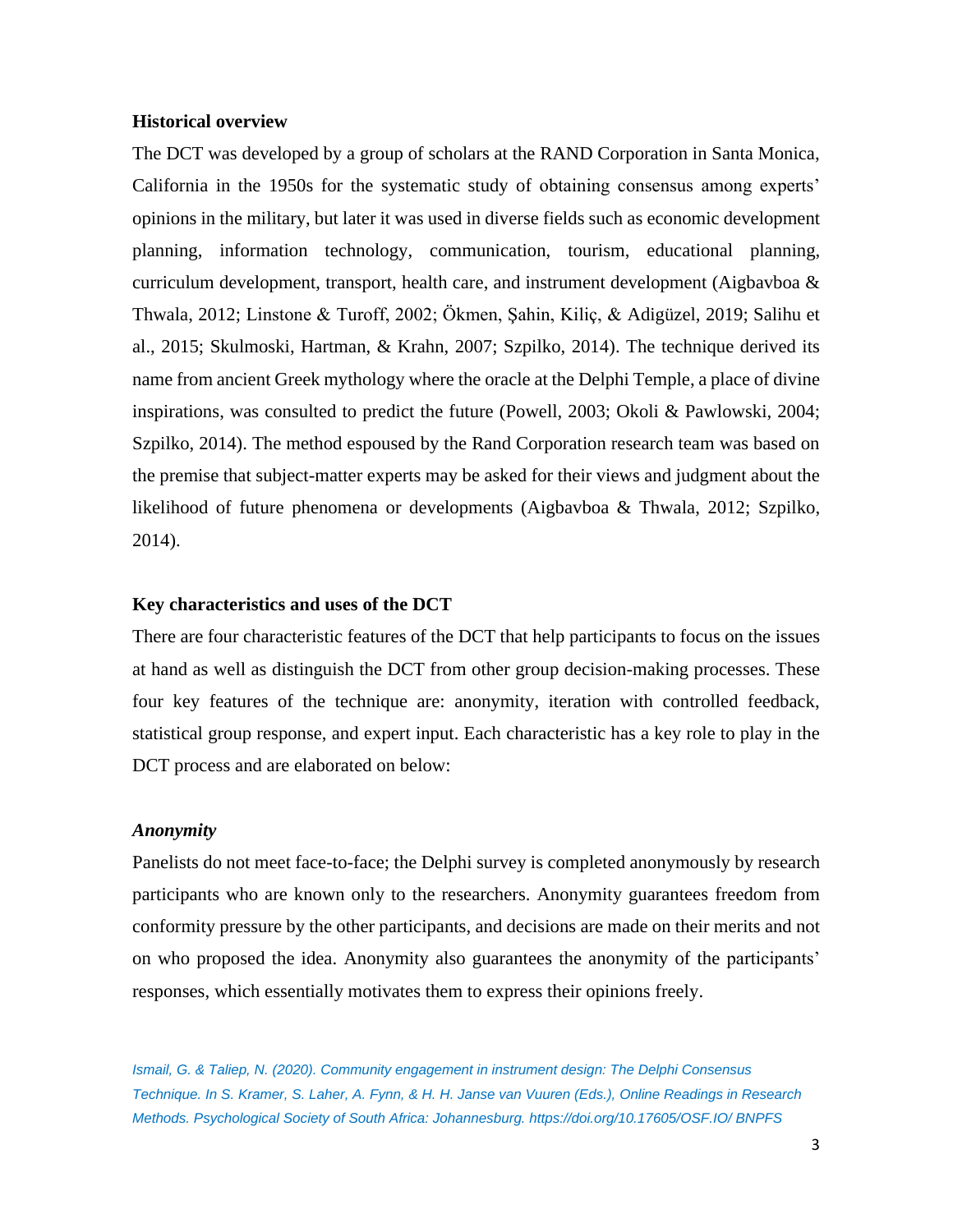## *Iteration/repeatability*

The use of two or more rounds of completing sequential questionnaires between which a synopsis of the previous round is shared with and evaluated by panel members, allows panelists to contemplate, re-evaluate, and clarify or change their viewpoints based on the results of the group in the previous round, and it enables the systematic surfacing of a consensus of judgment or opinion.

## *Controlled feedback*

Researchers inform the panelists between rounds about the variety of opinions that emerged from participants, which affords them with an opportunity to clarify and modify their opinions.

## *Statistical 'group response'*

The statistical aggregation of group responses using frequency distributions to identify patterns of agreement enables the quantitative analysis and interpretation of data (Habibi, Sarafrazi, & Izadyar, 2014; Ismail, 2018; Loo, 2002; Munnik, & Smith, 2019; Shariff, 2015; Skulmoski et al., 2007; Szpilko, 2014).

In their ground-breaking work on the Delphi method, Linstone and Turoff (2002) highlight the following key reasons for selecting the Delphi approach in a study:

- the research problem may not be amenable to precise analytical techniques but can collectively benefit from subjective judgments;
- the research participants may come from diverse backgrounds as regards experience or expertise;
- more participants are required for effective interaction in a face-to-face exchange;
- time, cost, and other logistics may render frequent group meetings unfeasible;
- disagreements among individuals are so intense that the communication process has to be adjudged and/or anonymity assured; and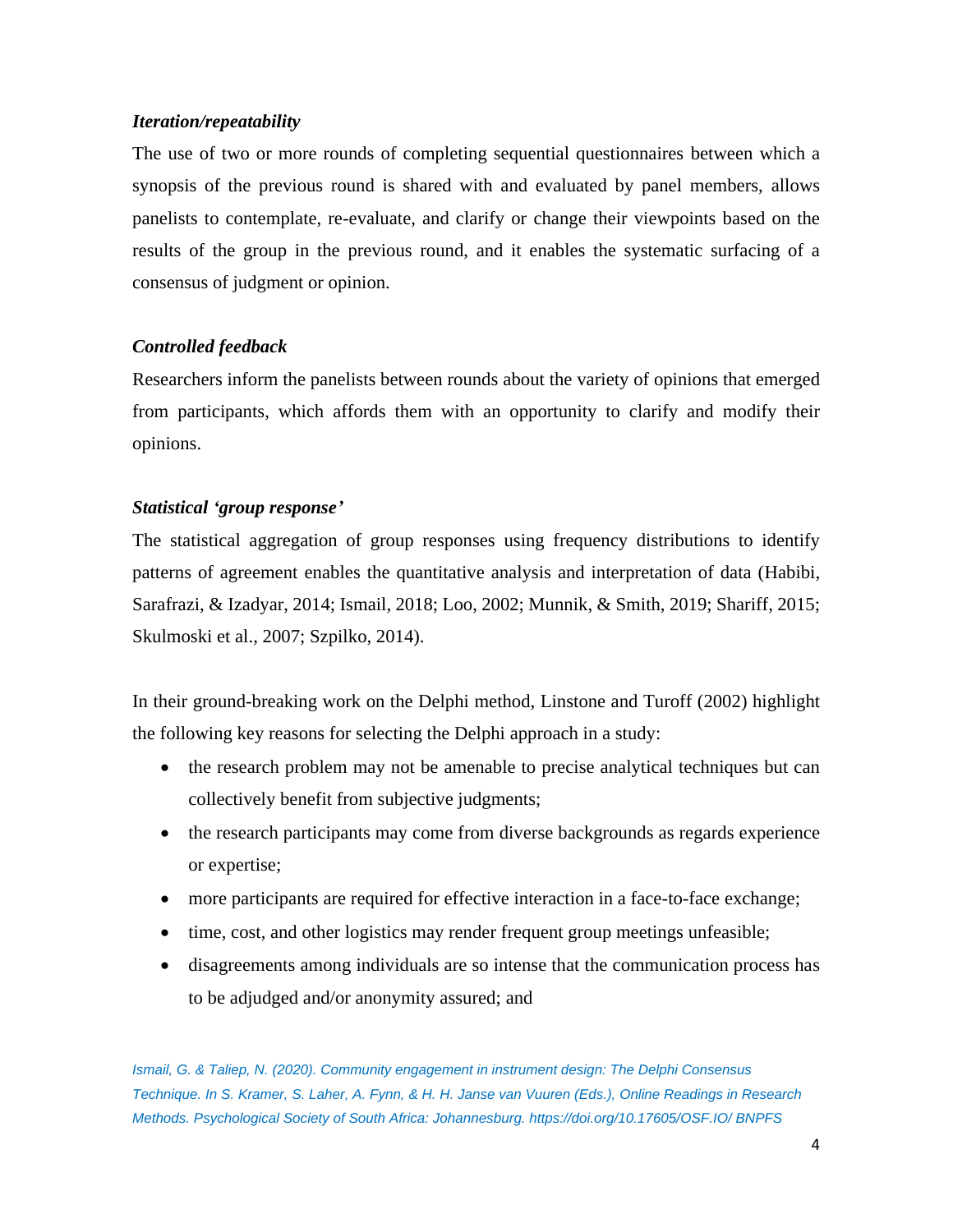• the heterogeneity of the panelists must be preserved to ensure validity of the results, such as to avoid the "bandwagon effect", i.e. domination by some.

Others note that the Delphi method may be used when there is a paucity of empirical evidence about a particular issue or phenomenon; for studying complex matters, where quantitative data alone does not fully capture the implicit knowledge of experts required to explore a given issue; when causal pressure is exerted by outside factors and the expected incidents do not submit to exact analytical techniques; and to predict the long-term outcomes in an instance of uncertainty (Adler, & Ziglio, 1996; Edwards, 2003; Grisham, 2009; Powell, 2003; Vernon, 2009; Szpilko, 2014). It is a cost-effective method that can be used to engender viewpoints and facilitate consensus among participants who may be geographically dispersed (Hirschhorn, 2019; Polit & Beck, 2008).

## **Advantages and limitations of the DCT**

A unique advantage of the DCT is its adeptness in guiding group opinion toward a final resolution and achieving a sense of closure and accomplishment (Delbecq, Van de Hen, & Gustafson, 1975; McKenna, 1994). Collective wisdom in decision-making can result in more comprehensive and thorough decision-making (Irdayanti, Ramlee, & Abdullah, 2015; Habibi et al., 2014; Powell, 2003), hence the main advantage of DCT is the achievement of consensus on a given phenomenon or area where none previously existed utilising panelists who may not all be located in the same geographical location (Linstone & Turoff, 2002; Mckenna, 1994).

The technique uses the principle of anonymity to solve the problem of conformity pressure where dominant participants may suppress the views and opinions of 'weaker' participants, and also facilitates equity of participants through the independent pooling of ideas and judgments (Delbecq et al., 1975; Habibi et al., 2014; Linstone & Turoff, 2002). Anonymity eliminates problems of expression, worry of 'losing face' or expressing opinions which may not be appropriate when expressed publicly (Lilja, Laakso, & Palomaki, 2011). The DCT is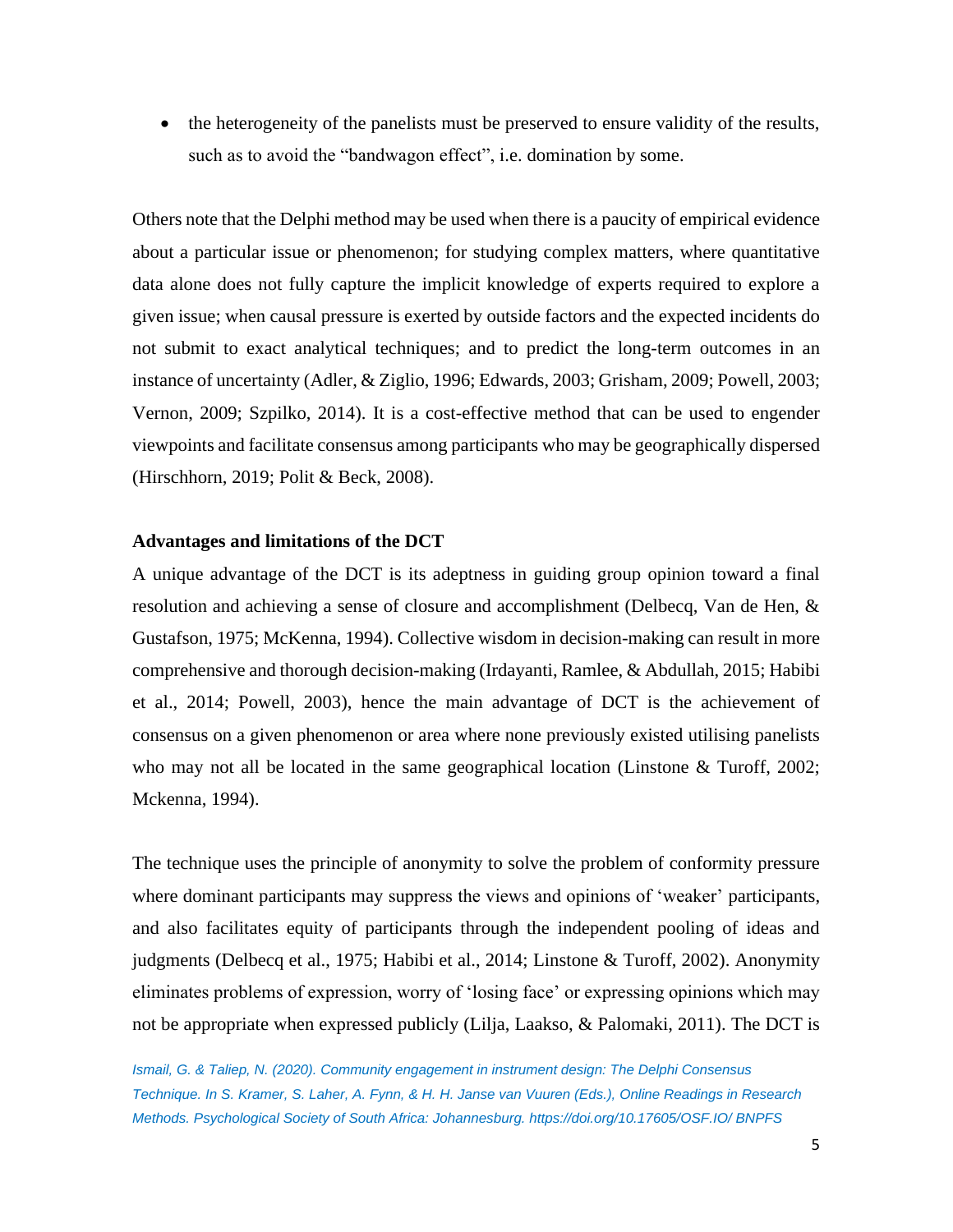cost-effective since only relevant and useful information is channelled back to panelists, which prevents undue 'side-tracking' for participants and unnecessary analyses for the researcher (Mckenna, 1994). At the same time, it overcomes spatial limitations, thereby eliminating or reducing travel costs. Other key advantages include flexibility and simplicity of the design, sharing of knowledge, generating new ideas across disciplines, encouraging freedom of expression, and ease of communication through the use of technology (Avella, 2016).

As with any other research design, the DCT also has limitations. These include that (1) the reliability of the data from the DCT is very much dependent on who is involved, i.e. whether the participants are representative of all the stakeholders and the beneficiaries; (2) study dropout and poor response rates, which is characteristic of the final rounds of many Delphi studies; (3) the process is not immune to manipulation - due to the influence and level of control the researcher has in the Delphi process, researcher bias may creep into the process, albeit unintentionally; (4) inadequacies of the researcher in adeptness to summarise panel contributions, or researcher tendency to impose his/her preconceptions on participants, particularly with a modified design that utilises researcher literature reviews for the initial round; (5) time delays between rounds during the data collection process; (6) the technique may compel a middle-of-the-road consensus, and (7) participants may get side-tracked by discussions concerning the method instead of focusing on the topic (Avella, 2016; Linstone & Turoff, 2002; Skinner, Nelson, Chin, & Land, 2015).

## **Applying the DCT to instrument development**

Within measurement theory, the Delphi method is an established and commonly used approach for collecting validity evidence by making use of expert panels (Biondo, Nekolaichuk, Stiles, Fainsinger, & Hagen, 2008). The method can be used to generate or prioritise instrument items. It is particularly employed in developing new contextually relevant measures of largely untapped constructs. In developing new instruments, review panels are usually asked to evaluate a data collection instrument with regards to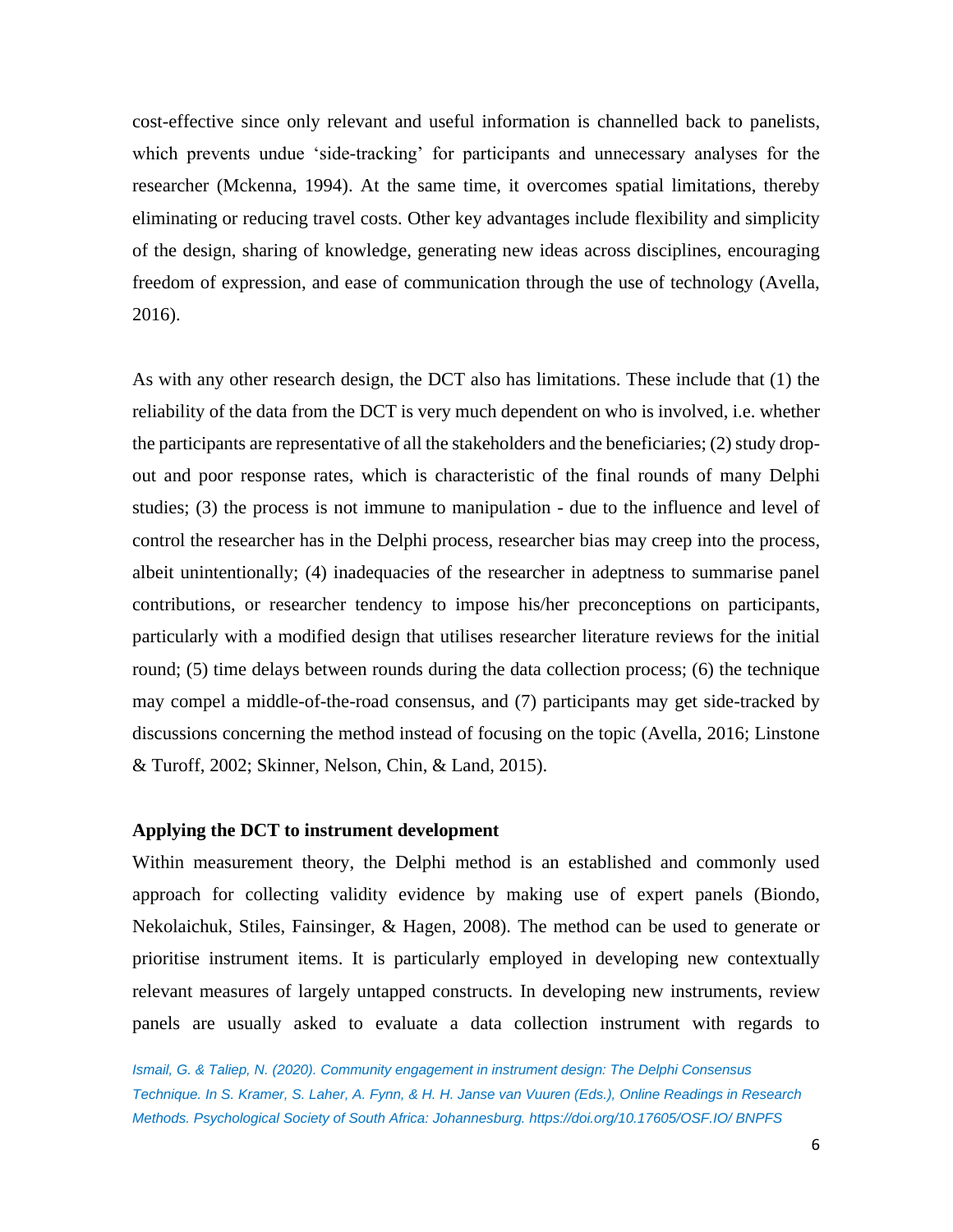predetermined criteria, including relevance and representativeness of the questionnaire items, testing procedures, implementation conditions, and item-scoring criteria (Ismail, 2018; Messick, 1989).

In the ongoing process of instrument validation (Biondo et al., 2008) the Delphi method ensures high content, concurrent, and face-to-face validity of a measure (Baker, Lovell, & Harris, 2006). For example, Biondo et al. (2008) used the DCT to collect content-related validity evidence (i.e. evidence about the extent to which the test accurately represents the target domain) for the construct validity of the Edmonton Classification System for Cancer Pain (ECS-CP) and the Alberta Breakthrough Pain Assessment Tool for Research (ABPAT-R). Salihu and colleagues (2015) developed the Community Priority Index measure to provide practitioners with an intuitive instrument for priority setting in a CBPR context using the DCT. Colton and Hatcher (2004, p. 185) used a web-based DCT to develop and ascertain the "content validity of the Online Adult Learning Inventory", a measure used in Web-based instruction and training. In another study, Veziari, Kumar and Leach (2018) used the Delphi method to validate and refine a preliminary measurement instrument for identifying, measuring, and assessing the barriers to the conduct and application of research in Complementary and Alternative Medicine (CAM).

## **OPERATIONALISATION OF DCT: DESIGNING, CONSTRUCTING AND EXECUTING THE DCT**

This section provides an outline of the Delphi design and approach, a detailed outline of the processes involved in executing a DCT study and a case study example that applies the DCT within a CBPR framework.

## **The Delphi design and approach**

Delphi is a qualitative technique that combines the knowledge and judgments of experts to obtain an informed consensus on a difficult or complex issue (Szipilko, 2014). The Delphi design is rooted within the ambit of 'consensus development techniques', which falls within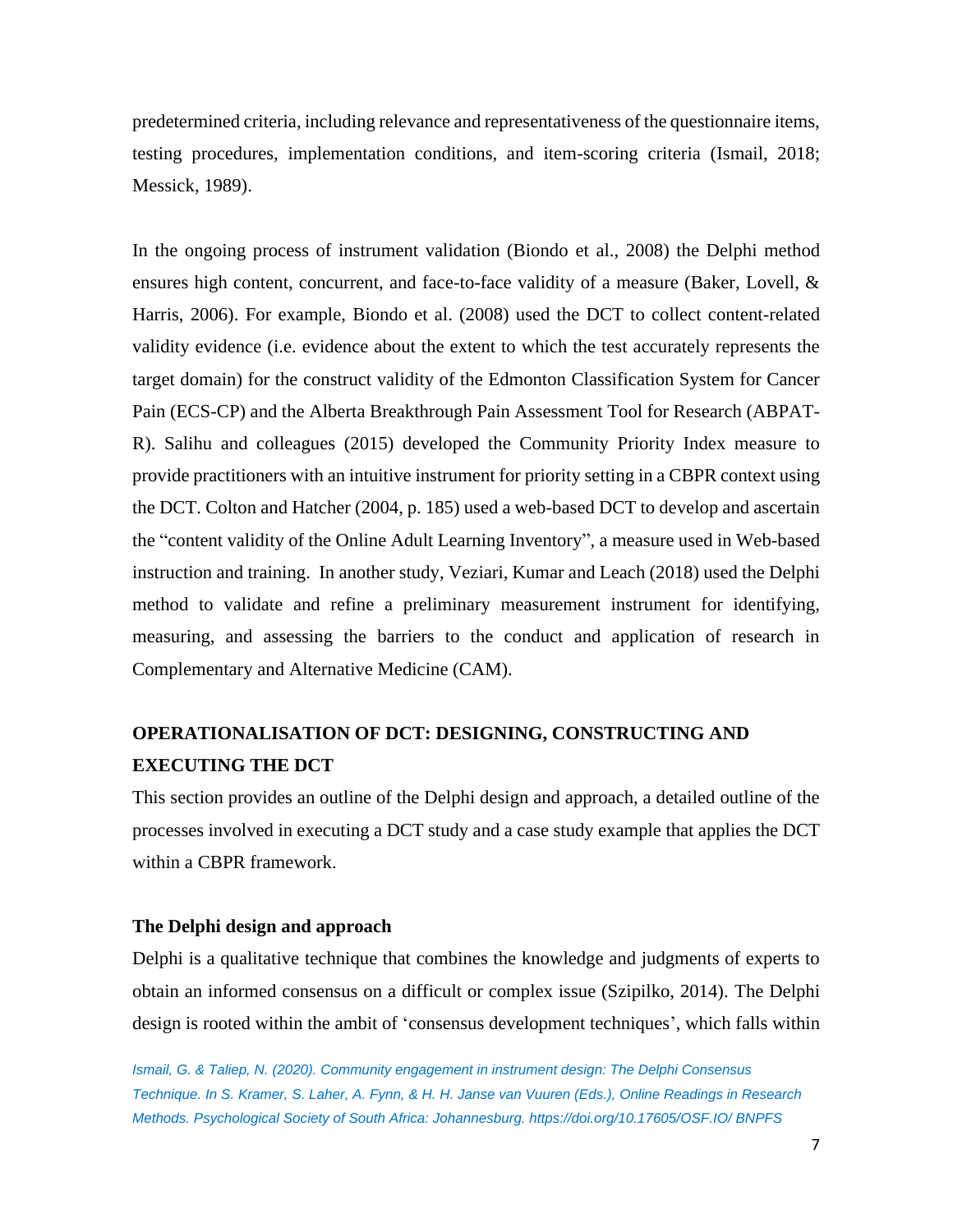the domain of action research approaches (Vernon, 2009). Very few studies have, however, used the Delphi method for participatory action research (Fletcher & Marchildon, 2018), and fewer still have used the Delphi method within a CBPR approach to develop questionnaires. A CBPR approach to questionnaire design and development allows for co-learning and cocreation of knowledge, ensures research relevance and mutual benefits, and acknowledges indigenous voice, worldview and ways of knowing, as well as ensures research validity and rigor (Taliep et al., 2018). Invalid and unreliable measures may result in biased interpretations for certain groups. This is particularly important in LMIC contexts such as South Africa where legislation (Employment Equity Act 55 of 1998) governs the utilisation of any psychometric measure. Assessment measures are permissible with a particular population only if the scientific validity of such measures have been established in the South African context (Government Gazette, 1998). Participatory approaches with Delphi have been applied in programme development (Taliep, 2016), in higher education, for learning priorities for health-care providers and cerebral palsy management (Fletcher & Marchildon, 2018; Kezar & Maxey, 2016) and for instrument development (Biondo et al., 2008; Ismail, 2018; Salihu et al., 2015; Veziari et al., 2018).

Three general approaches of Delphi are commonly used, i.e., classical (elicits opinion and obtains consensus), policy resolutions (elicits divergent or opposing views on policy but is not focused on generating consensus), and decision approach (structures decision-making and creates the future in the here and now as opposed to predicting it) (Linstone & Turoff, 2002; Szipilko, 2014; von Zolingen & Klaassen, 2003). Conventional Delphi designs utilise a group communication process aimed at achieving consensus of informed opinion by means of a series of questionnaires provided to expert panel members in multiple iterations until consensus is achieved (Hsu  $\&$  Sandford, 2007). This research process is rooted in four key principles: (1) a group of participants (experts) are recruited for their expertise in the focus area of the study; (2) a process of multiple iterations is conducted through which expert opinions are collected, synthesised and consensus is reached; (3) feedback is provided to the expert panelists for interaction and reflection via the questionnaire, whilst at the same time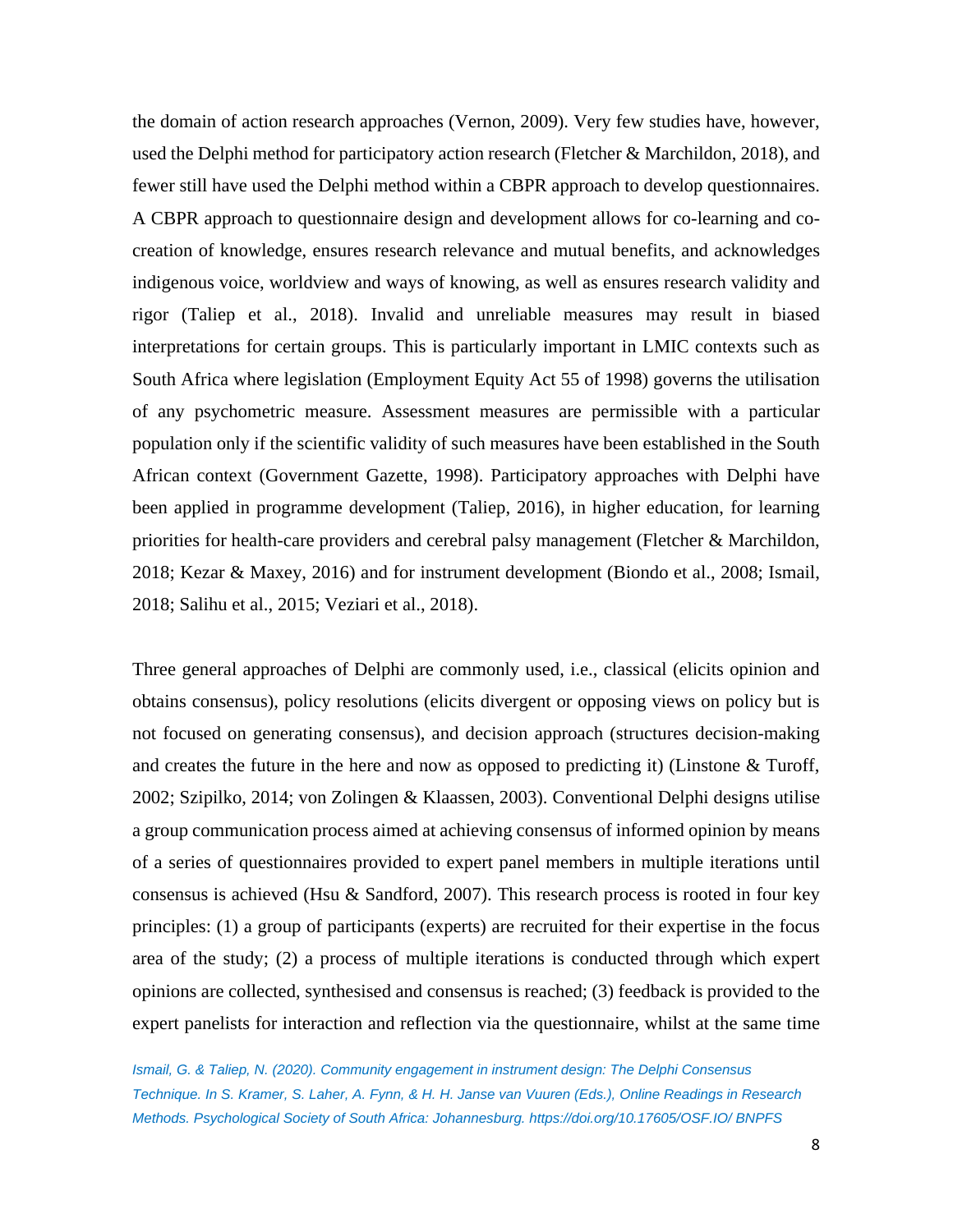ensuring anonymity and limiting extraneous information; and (4) information generated by panelists' contributes to the development of a solution, or to forecast (Plummer & Armitage, 2007).

Hasson and Keeney (2011) highlight that with the increasing utilisation and modifications of the method, ten different variations of Delphi have come into existence. However, with the evolution of the method, modified techniques, and their various adaptations draw considerable criticism. The assertion is made that the modified versions of the DCT might threaten the capacity to establish the validity and reliability of the method. In a Modified Delphi design, expert panels are typically not consulted to generate answers in the first round. Rather, the researcher collates the initial answers to a set of questions using different methods (e.g. literature reviews or Nominal Group Techniques (NGT)) and presents them to the expert panel to commence the consensus-seeking process (Avella, 2016). Importantly, the Delphi method adopted is situational since it is directed by the research problem instead of by the requirements of a technique (Hasson & Keeney, 2011).

## **Process in executing a DCT**

The DCT process comprises multiple sequential phases. The following figure outlines the various phases in the Delphi study.



## **Figure 1.** The Delphi phases (Source: Author)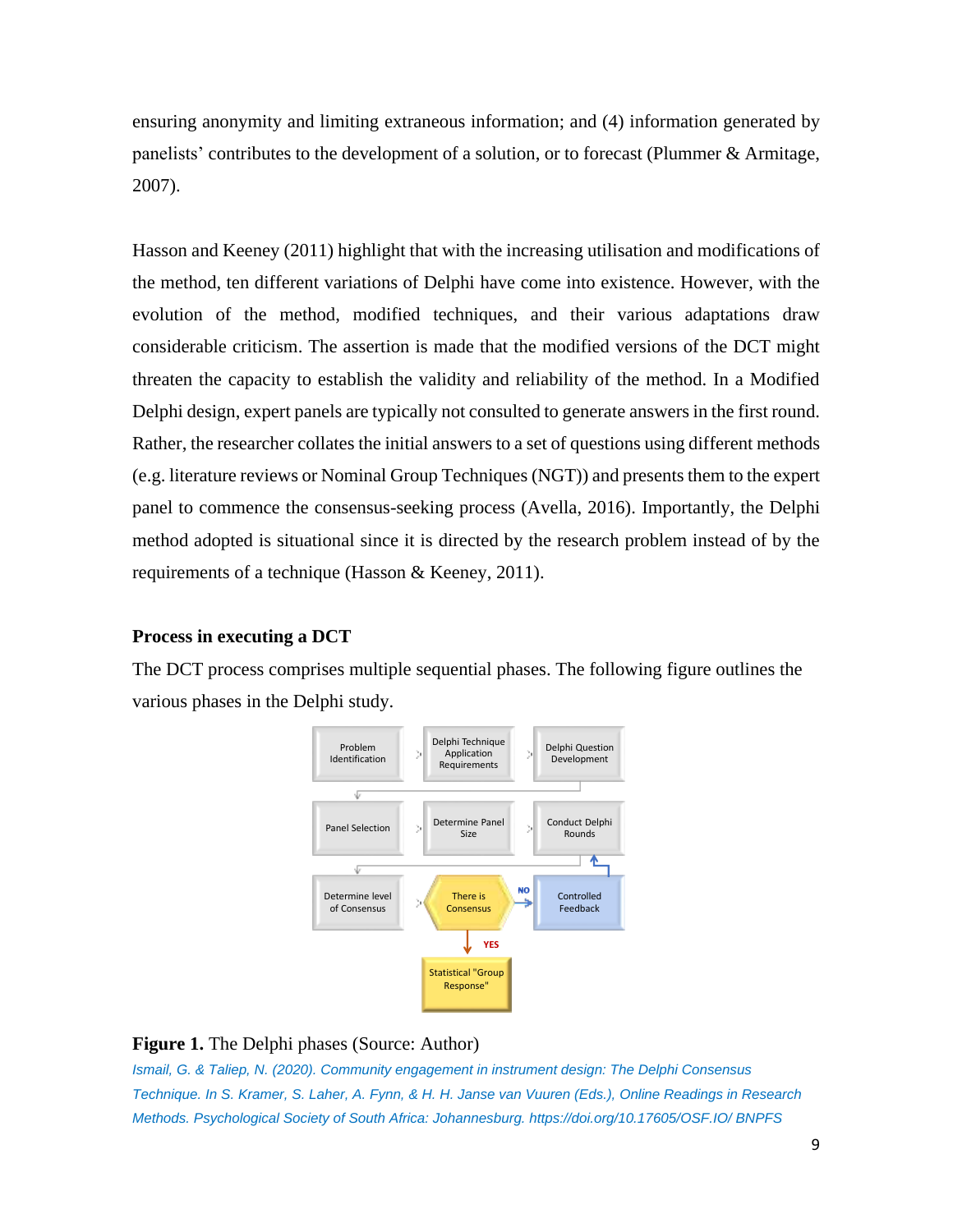## **Problem identification**

Identifying the problem seems somewhat obvious as all research starts off with the identification of the research problem. Depending on the research study, researchers may be provided with a topic to research, in which case the choice is already made for them. In most cases, researchers have the opportunity to decide upon a topic themselves. In these cases, consideration must be given to a range of factors including the resources available and the researchers' experiences and proficiencies. It is at this initial stage that the problem is evaluated and reviewed to determine whether the use of the DCT is appropriate (Linstone & Turoff, 2002). Therefore, research that lends itself to the use of group involvement may be considered appropriate.

Turoff (1970) delineated four research aims that necessitate the utilisation of the DCT:

- 1. to explore or expose underlying assumptions or information leading to differing judgements;
- 2. to seek out information which may generate a consensus on the part of the respondent group;
- 3. to correlate informed judgements on a topic spanning a wide range of disciplines; and
- 4. to educate the respondent group as to the diverse and interrelated aspects of the topic.

The DCT is only suitable to examine and explore particular research problems. Careful consideration should thus be given to the nature of the problem prior to selecting this methodology. Comprehending the nature of the research problem as well as the logistical considerations that result from the subject matter under investigation, need to be ascertained before electing to use this methodology. Other data collection methods should be considered such as surveys, questionnaires or interviews. Reid (1988) asserts that the decision by any researcher to employ this technique centres upon the appropriateness of the available alternatives.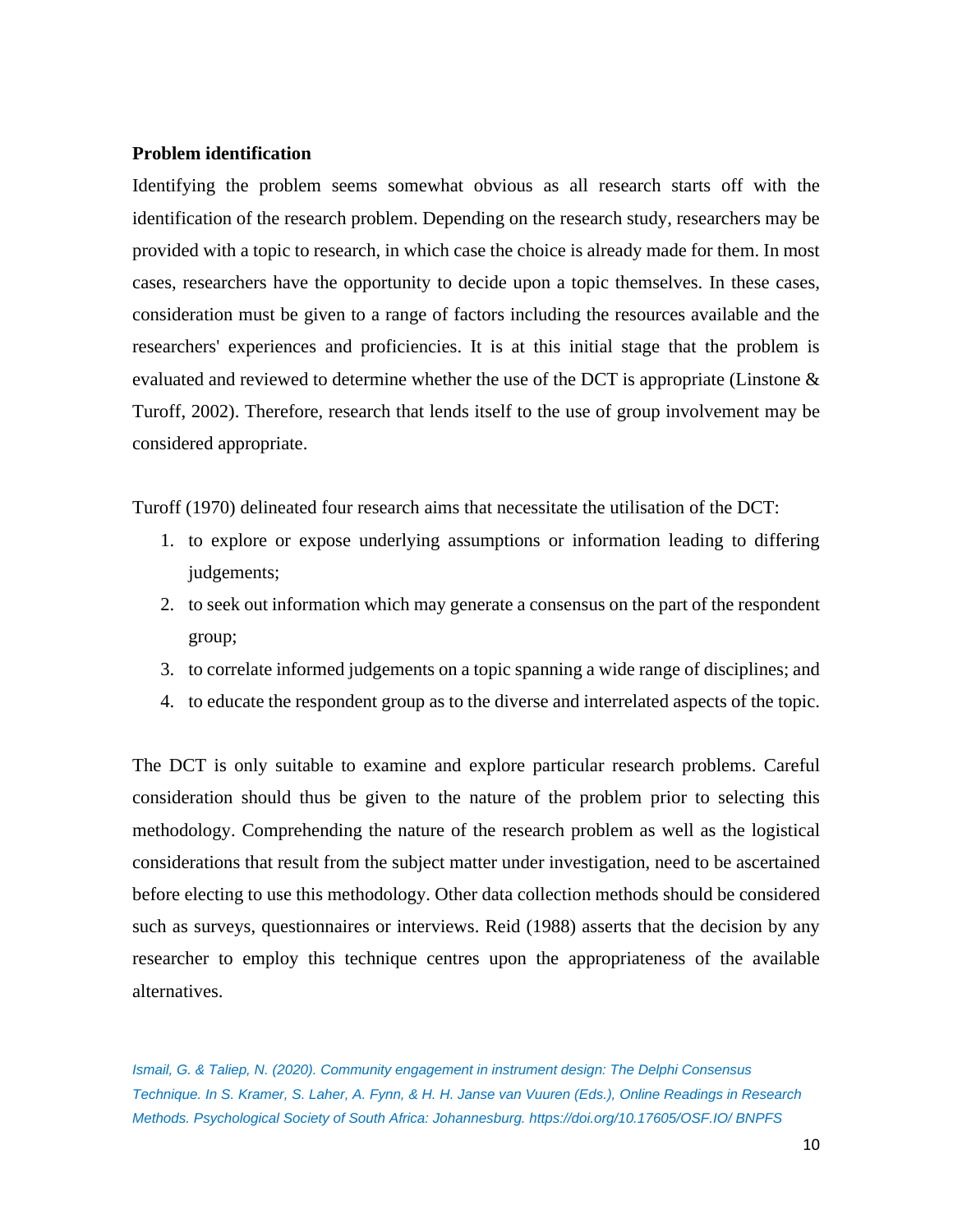## **DCT application requirements**

Day and Bobeva (2005) note that whilst previous research recognised that preparatory tasks are necessary prior to the start of the Delphi rounds; it does not differentiate this preparatory work as a separate stage. They argue that the development of the initial foundation of knowledge has been traditionally regarded as a first-round; however, the starting point for the Delphi (the initial version of the questions) could be either exploratory or confirmatory. The exploratory form of Delphi is best implemented by obtaining the views of participants via initial open-ended questions or preliminary interviews, and the confirmatory form's initial stage is traditionally done by sending out a predefined list of questions or issues to the panel (Day & Bobeva, 2005).

It is essential to develop a timeline for planning and conducting the Delphi study by outlining key activities from start to completion. The timeline should include the following key steps prior to the implementation of the Delphi study (Avella, 2016; Biondo et al., 2008):

- describe the main aim for conducting the Delphi process;
- identify study team members;
- describe the eligibility criteria for membership of the expert panel;
- decide on design approach to be used (conventional or modified);
- plan the survey(s) design, format and distribution;
- formulate strategies to foster high response rates;
- predetermine criteria to define consensus;
- decide on the number of iterations required (the number of iterations only become evident once the process has commenced); and
- determine a procedure to inform panelists of the final results.

## **Delphi question/s development**

Prior to starting the Delphi process, the research team constructs question/s that will generate ideas and draw out the panel's feedback on the issue being investigated. The compilation of the content of the questions for the initial questionnaire can be based on a review of the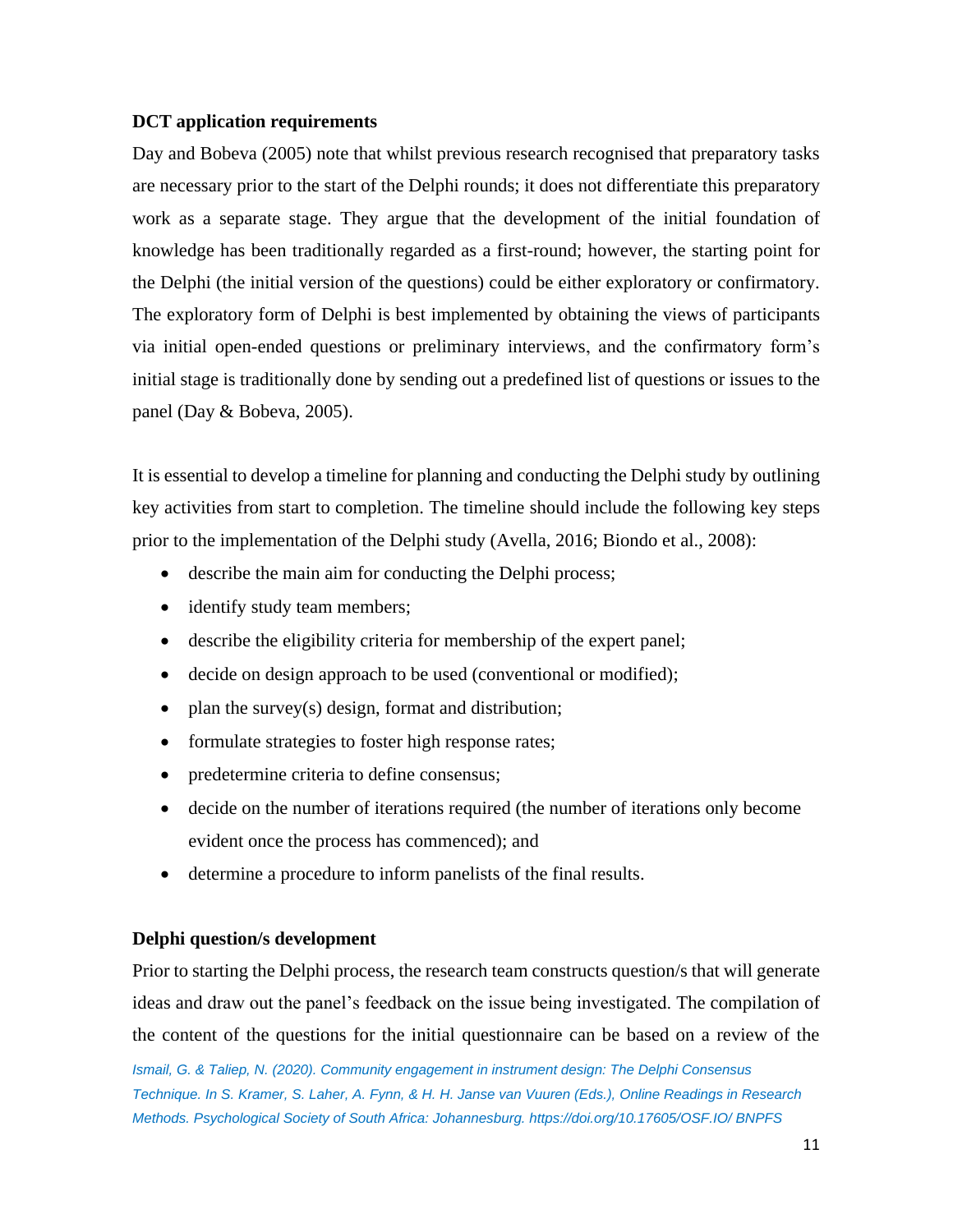existing literature (Polit & Beck, 2008). The initial set of questions can either be broad and open-ended to evaluate a more comprehensive research area, or they can be well-defined and structured to guide the panelists to a predetermined objective (Skinner et al., 2015). The broad open-ended approach elicits a broader response range than the structured approach and this could lead to a large amount of data, which in turn can become burdensome and timeconsuming to analyse (Skinner et al., 2015).

A key method-related limitation to developing the questions or questionnaire is biased feedback, so the questions or measure must be focused on eliminating the potential for biased feedback (Skinner et al., 2015). Table 1 below outlines eight forms of bias and control measures identified by Hallowell and Gambatese (2010).

| <b>BIAS</b>         | <b>DEFINITION</b>                   | <b>CONTROL/COUNTER</b>            |
|---------------------|-------------------------------------|-----------------------------------|
|                     |                                     | <b>MEASURE</b>                    |
| <b>Collective</b>   | This bias may occur when an         | Ask panelists to provide          |
| <b>Unconscious</b>  | individual is compelled by social   | response justification during all |
|                     | forces to comply with a majority    | rounds.                           |
|                     | position.                           |                                   |
| <b>Contrast</b>     | This bias may occur when panelists' | For every round/expert,           |
| <b>Effect</b>       | evaluations are affected by prior   | randomise question order.         |
|                     | exposure to similar criterion of    | Report final results as a median. |
|                     | considerably higher or lower value. |                                   |
| <b>Neglect of</b>   | This bias may occur when panelists  | Independently record              |
| <b>Probability</b>  | disregard the role of probability   | probability/severity ratings for  |
|                     | when making an appraisal of         | each risk identified.             |
|                     | uncertainty.                        |                                   |
| <b>Von Restorff</b> | This bias may occur when panelists  | Ask panelists to provide          |
| <b>Effect</b>       | overestimate probability values due | response justification during all |

**Table 1.** Forms of bias that may occur in a Delphi process and counter measures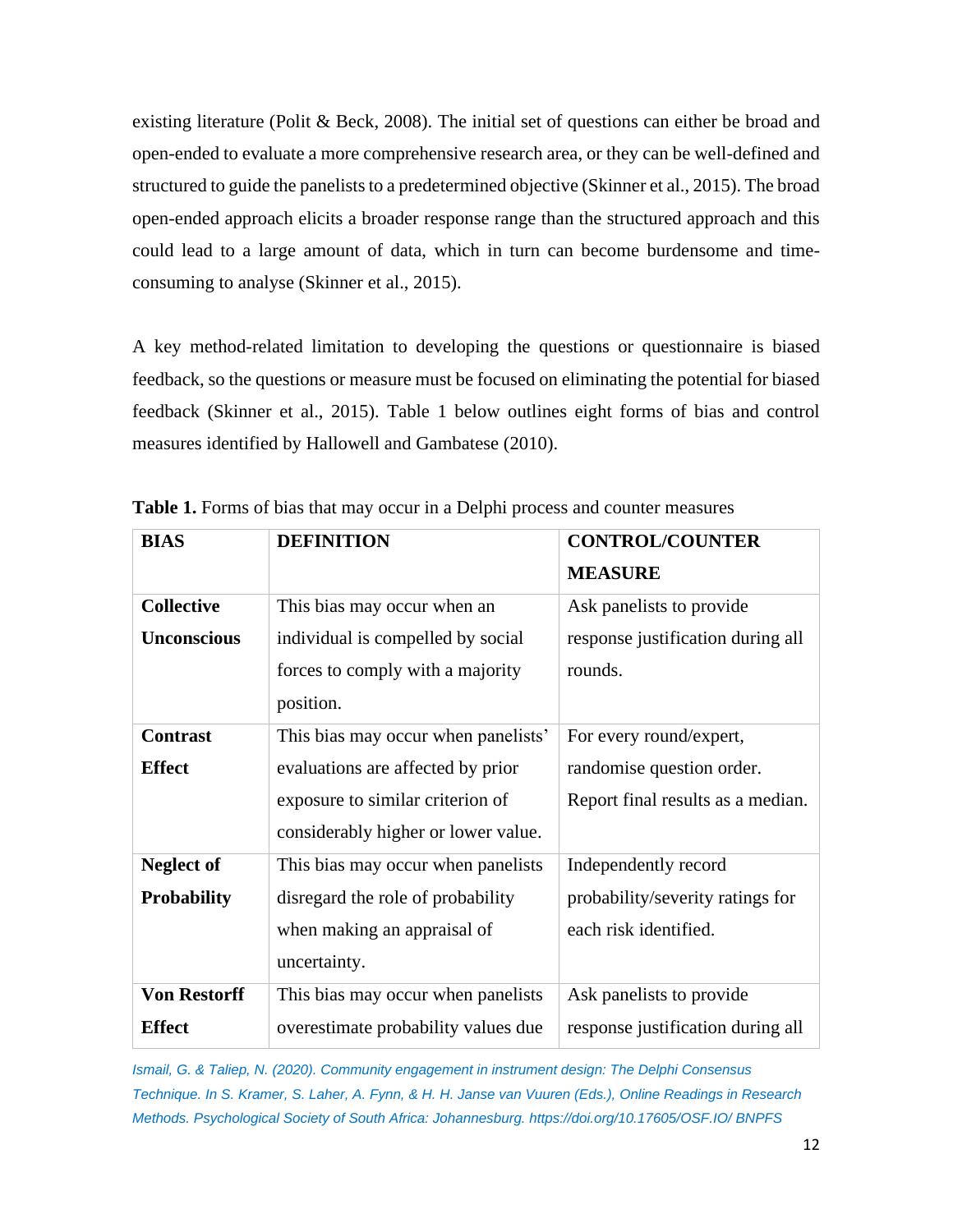|                       | to recall of more extreme events         | rounds. Implement multiple        |
|-----------------------|------------------------------------------|-----------------------------------|
|                       | when making a subjective                 | survey rounds.                    |
|                       | judgment.                                |                                   |
| <b>Myside Bias</b>    | This bias may occur when panelists       | Ask panelists to provide          |
|                       | generate one-sided arguments only        | response justification during all |
|                       | or when they are averse to               | rounds. Report final results as a |
|                       | considering alternative views.           | median.                           |
| <b>Recency Effect</b> | This bias may occur when panelists       | Exclude individuals who have      |
|                       | artificially inflate risk ratings due to | experienced similar events        |
|                       | a similar incident that occurred         | recently, disregard outlying      |
|                       | recently outside the study.              | observations, conduct multiple    |
|                       |                                          | rounds, and report final results  |
|                       |                                          | as a median.                      |
| <b>Primacy</b>        | This bias may occur when panelists       | For every round/expert,           |
| <b>Effect</b>         | unconsciously assign importance to       | randomise question order.         |
|                       | initial observations or questions at     |                                   |
|                       | the beginning of the Delphi process      |                                   |
|                       | to the detriment of the final            |                                   |
|                       | observation.                             |                                   |
| <b>Dominance</b>      | This bias may occur when one             | Ensure anonymity of panelists.    |
|                       | panelist intimidates other panelists     |                                   |
|                       | to accommodate his or her                |                                   |
|                       | viewpoint.                               |                                   |
|                       |                                          |                                   |

Once potential bias concerns have been addressed, the starting point for the Delphi questionnaire will be governed by whether the design of the questionnaire is exploratory or confirmatory (Skinner et al., 2015). Exploratory questions are most appropriately applied by obtaining the viewpoints of informants via initial open-ended questions or by means of a set number of initial interviews (Hasson et al., 2000), whilst confirmatory questions are applied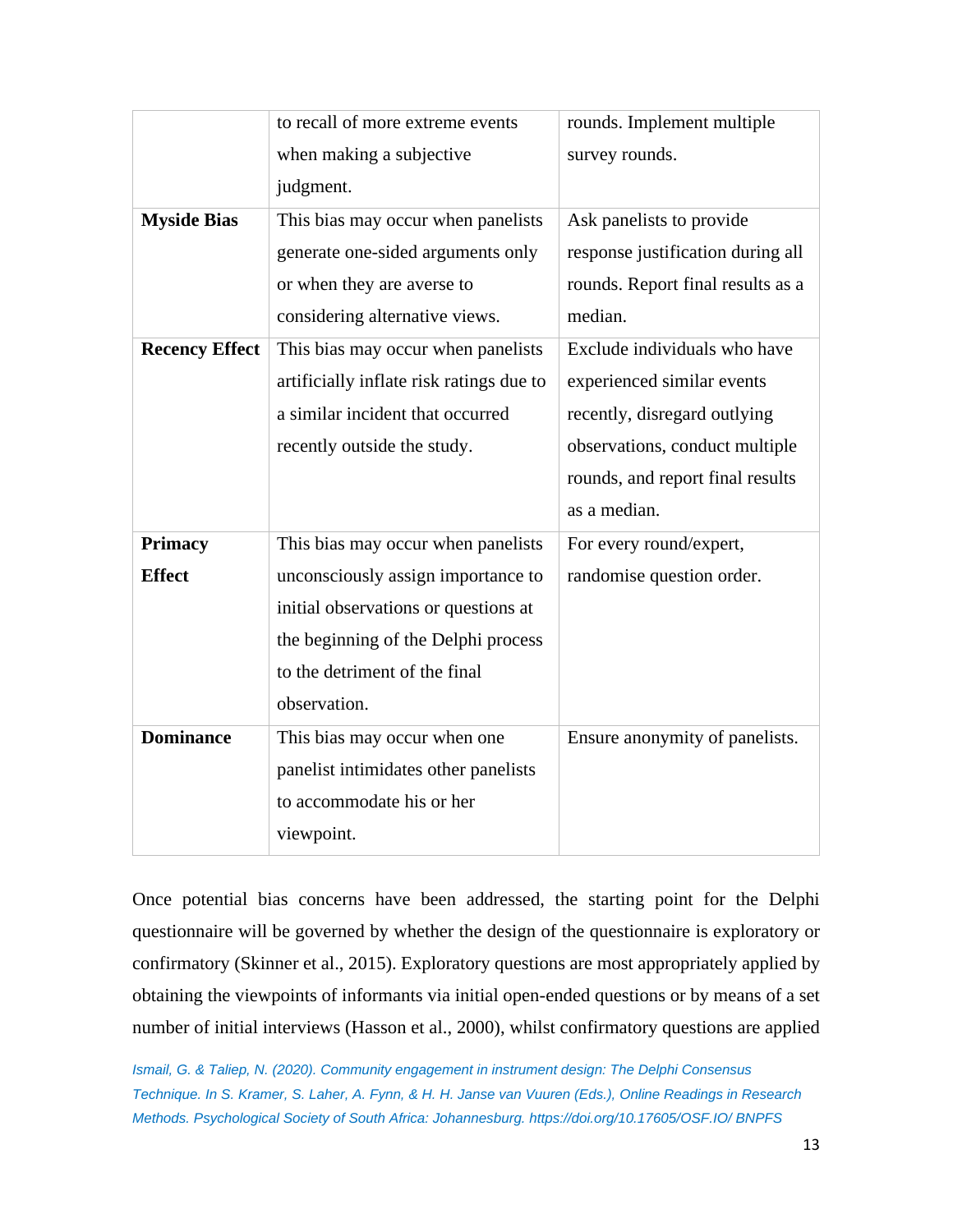by providing the Delphi panelists with a predefined list of questions or concerns (Day  $\&$ Bobeva, 2005).

## **Panel selection**

Panelists are the most essential component for a Delphi study and are generally selected based on their perceived expertise on a topic. However, it is precisely the selection of the expert panel that solicits methodological concerns (Keeney, Hasson, & McKenna, 2006). Baker, Lovell and Harris (2006) argue that within consensus techniques, such as Delphi panel methods, the use of 'experts' is vital to reliability. Yet, very little time is committed to a discussion in the literature on the practicalities of defining 'experts' for usage within Delphi panel research. There is a lack of clarity in the literature on who is an expert (Baker et al., 2006). Moreover, Linstone and Turoff (2002) refer to the drawbacks of 'illusory expertise' stating that the so-called specialist is not necessarily the best forecaster and neither layman nor expert can be expected to be free of bias. Baker et al. (2006, p. 67) remind researchers that knowledge does not equate expertise, "that experts are multi-faceted and there will continue to be difficulties in defining and justifying their selection". Delphi research frequently focuses on professional (qualification and experience) proficiency, which often excludes community members or service users (Baker et al., 2006).

Participatory approaches assume an epistemological stance that values experiential knowledge as reliable and trustworthy (Billies et al., 2010). A CBPR approach to the Delphi process affirms community-centred knowledges, voices and cultural articulations alongside academic experts in the instrument development process, thus allowing for the construction of culturally sensitive and contextually congruent and relevant assessment measures. Using a ground-up participatory approach in the research design affirms and allows access to local knowledges that engenders the co-construction of knowledge production from a plurality of sources. Active 'grassroots' involvement in the Delphi process leads to greater acceptance of the results than more top-down approaches (McKenna, 1994).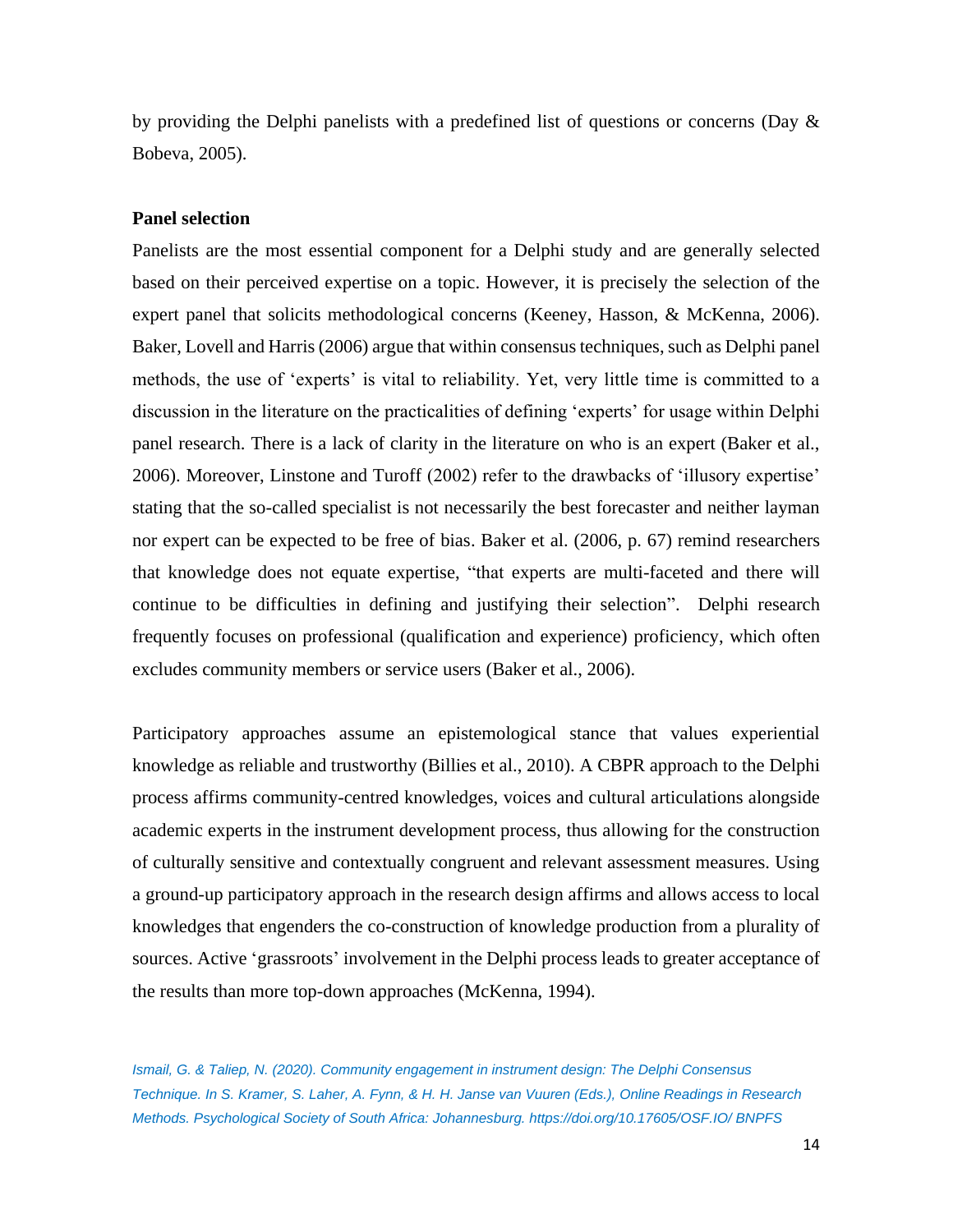It is thus important that clear inclusion criteria be outlined and applied in order to ensure that the content of the instrument is valid for the target population. The key 'expert' requirements for participant selection include sufficient knowledge and experience of the topic under investigation, ability and willingness to participate, adequate time to participate in the study, and effective communication skills (Adler & Ziglio, 1996). Scheele (1975) recommends that the panel should be chosen from 'experts' or informed individuals with applicable experience, participants who will be directly affected, and professionals in the field under study to ensure valid results. Sahari, Tinggi, Cheuk and Nordin (2018) note that whilst knowledge may be the main criterion for panelist selection, availability and willingness are also important. Even more important is the selection of potential panelists from diverse backgrounds and positions to ensure that key perspectives on the topic are represented. In practice, participants who are willing to be involved and engage in the DCT discussion, are those individuals directly affected by the results of the research or topic of interest. When individuals are personally affected by the topic under discussion, they will most likely be and remain involved in the Delphi study (Keeney et al., 2006). Thus, panelists' commitments are linked to research relevance and their involvement with the question or problem being addressed (Keeney et al., 2006).

## **Determine panel size**

Sample size and heterogeneity is contingent on the purpose of the study, design chosen and time frame for collecting data (Keeney et al., 2006). The panel size may also differ as per the focus of the research and the nature of the diverse perspectives involved (von Zolingen & Klaassen, 2003), the availability of 'experts', and the required geographic representation (Hallowell & Gambatese, 2010). Whilst there is disagreement concerning the exact number of participants to include in a Delphi panel, there is a general consensus that the minimum number of panelists is seven or eight experts (Hallowell & Gambatese, 2010; Phillips, 2000; Sahari et al., 2018). Others have contended that the size of a Delphi panel may be determined by the availability of time and money, however, it should not be less than eight to ten panelists (Mitchell & McGoldrick, 1994), and it can go up to 30, 50, or more (Baldwin & Trinkle,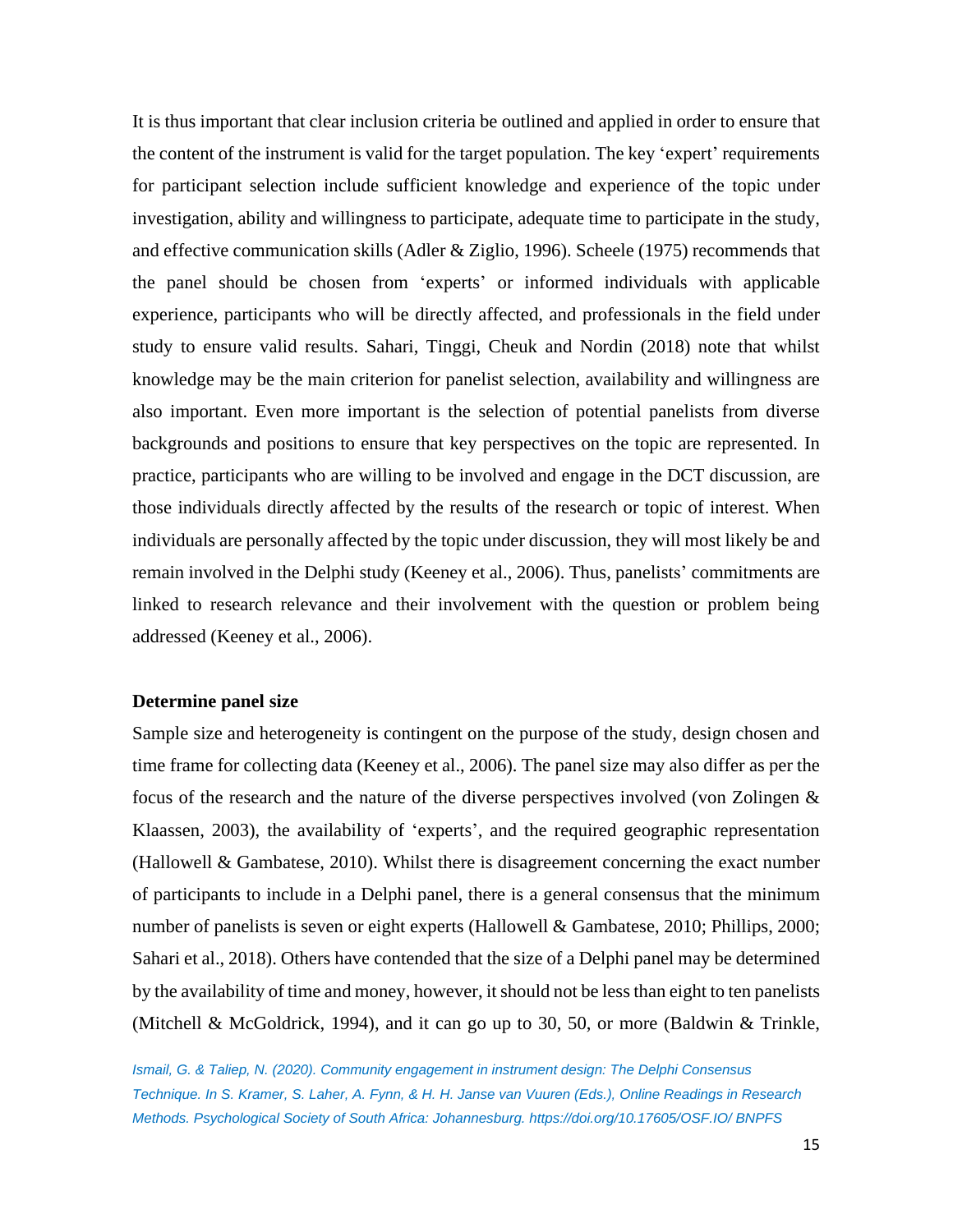2011; Colton & Hatcher, 2004; Daniel & White, 2005). This said, Lilja and colleagues (2011) have argued that the interactivity and recursivity, essential to the Delphi process, may suffer if the panel is too large. It has been suggested that if different groups are participating (e.g. individuals representing groups with distinct roles of interests in the issue being studied), then a larger sample is recommended to ensure that the multitude of different perspectives is represented (Kezar & Maxey, 2016). It is also important to make provision for participant drop-out, and so it would be more suitable to select a slightly larger sample than the bare minimum.

## **Conducting Delphi rounds**

The Delphi process is implemented by means of a sequence of iterative rounds, with no set limit to the number of rounds that may be executed. The number of rounds depends on the aims, objectives and complexity of the study and is executed at the discretion of the researcher (Giannarou & Zervas, 2014). The number of rounds can range from two rounds (Bradley & Stewart, 2003; Keeney et al., 2006) to as many as 10 rounds (Lang, 1994), with three rounds being the most common and most recommended (Linstone & Turoff, 2002; Skumolski et al., 2007).

Each round comprises the panelists answering a number of predetermined questions, using either the paper and pencil method or by completing an online questionnaire on the topic of interest. Once all responses are received after each round, the data are analysed and compiled into an anonymised summary to share with panelists in the following round (Colton & Hatcher, 2004). The panelists are required to complete a succession of questionnaires until consensus is reached (Shariff, 2015). The Delphi method essentially entails a time-lapse between rounds, because the results from one round are processed and aggregated for the following round questionnaires (Berg, 2004). Depending on the responses of a current round, the following round is implemented by incorporating the feedback from the previous questionnaires for the next round of feedback and responses from the panelists. There is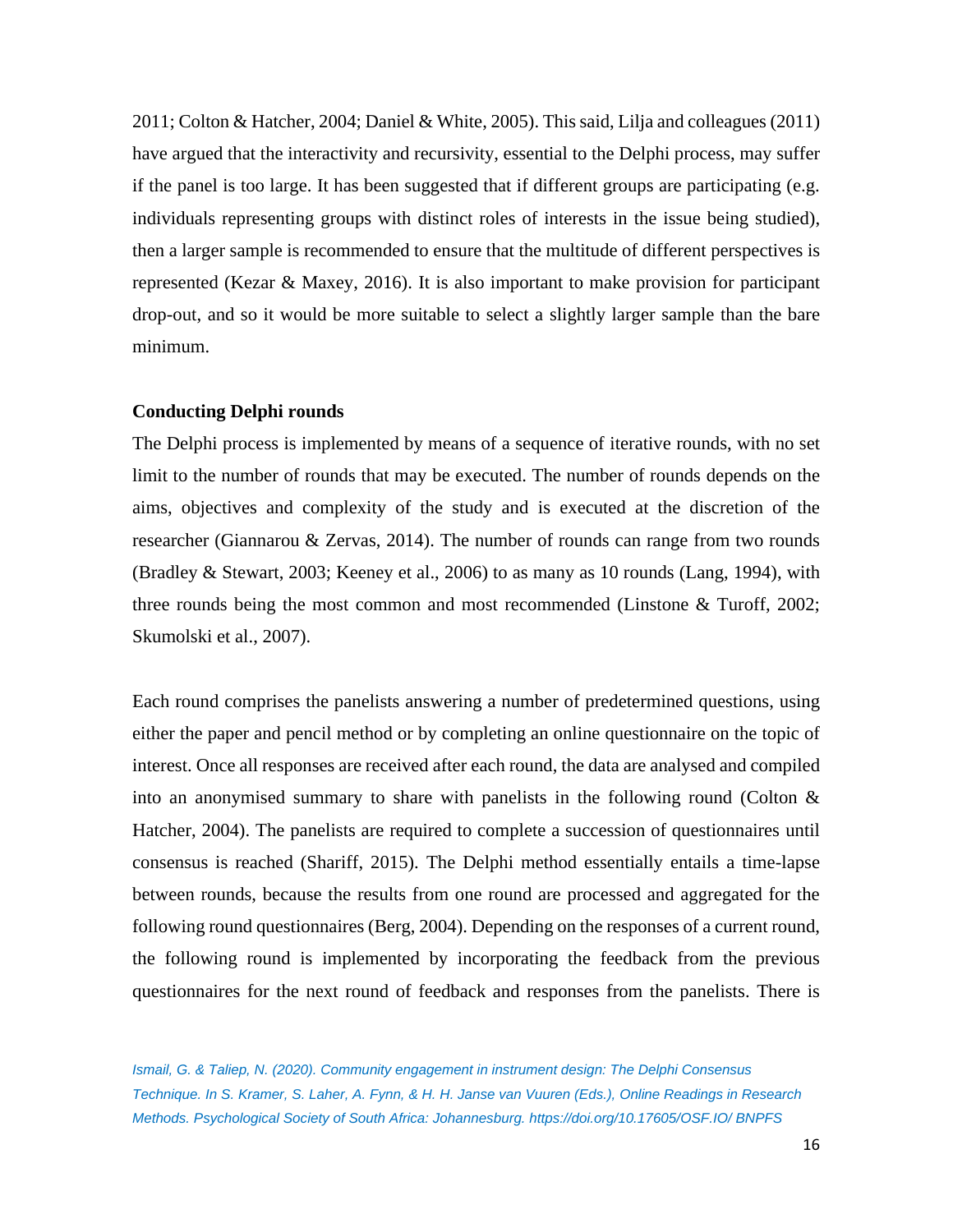normally a reduction in response rates for the second round of a paper-based Delphi, particularly when using volunteers, as they may lose interest (Colton & Hatcher, 2004).

## **Determine the level of consensus**

Consensus is usually determined through utilising similarity functions that indicate how similar experts' views or preferences are. Similarity functions are outlined based on the use of a statistical derivation or metric illustrating the distance between experts' opinions or preferences (see Ismail, 2018). Thus, in practical terms the midpoint of responses can be statistically categorised by utilising the median score. Succeeding rounds of the DCT will in all probability result in a decrease of the range of responses by the panelists, with the median progressing towards what is considered to be the 'correct' answer (Grobbelaar, 2007). This level of consensus is determined by the researcher through predefined criteria, for example, through achievement of consensus (see Ismail, 2018). A high degree of consensus between experts can be regarded as evidence of strong content validity.

#### **Applying a modified Delphi in a PAR framework: Case study example**

The aim of the study was to develop a psychosocial assessment tool for determining *willingness to participate* in safety interventions utilising a community engagement approach, specifically in a low-income community in South Africa.

This study drew on the central tenets of participatory research to explore the construct of willingness to participate and the development of an assessment tool. The participatory approach highlights the essential role of individuals and communities in social transformation, and how they perceive, interact and reshape physical, cultural, historically constructed, and socially organised forces (Giroux, 2004). Research that contributes to the empowerment of participants through participatory processes demonstrates the following attributes: 1) contextual – addresses community-centred issues; 2) responsive - issues explored are of relevance to participants themselves; 3) emergent - the knowledge that emerges from the research should contribute to the knowledge base of the particular field of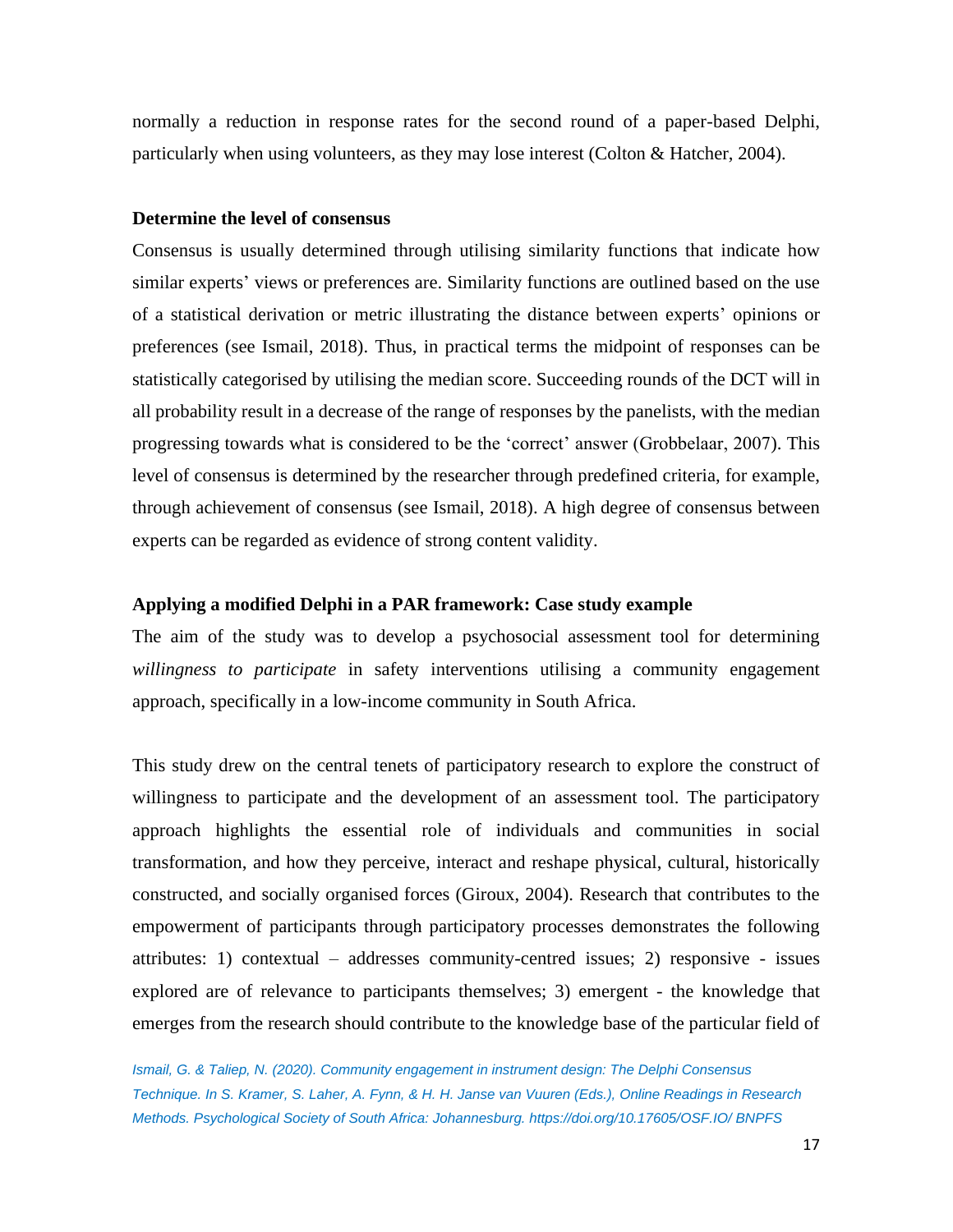study (that is, safety interventions); 4) participatory - the mutual involvement of participants in all aspects of the research process; 5) critical - the hidden meanings of what is being investigated is unearthed; and 6) praxiological – considers theoretical and practical considerations in research that need to be purposefully addressed and represented (Le Grange, 2002).

## **Panel selection**

In this study, potential experts were selected using a snowball sampling method. Individuals in particular specialist fields, such as community psychology, were identified through their research endeavours. These endeavours included, for example, whether the researcher had worked with these individuals on previous projects; whether they had published in peerreviewed journals in the area of community psychology; whether they had authored books or chapters in the field; or whether they had been extensively involved in community-engaged intervention work within disadvantaged communities in South Africa. In addition, published literature related to community-based interventions, community psychology and community participation were specifically utilised to identify additional academics. Lastly, some academics were asked to recommend other colleagues with expertise in specific domains. Fifteen academics were invited to be part of the review panel as experts in an effort to ensure that a minimum of 10 academics agreed to participate. An attrition rate of three academics occurred, which resulted in 12 academics participating as expert reviewers. The academic panel consisted of community psychologists, one educational psychologist, three clinical psychologists and two research psychologists all with a background in community engagement and working in communities. Two of the panelists had expertise in psychometry and scale development.

Panelists from the community were also selected as 'experts'. Each community expert was selected in terms of varying minimum criterion which depended on the specific aims and objectives of the study or research. In the study example a group of 10 community experts were invited to participate in the review panel in order to augment the academic panel. Each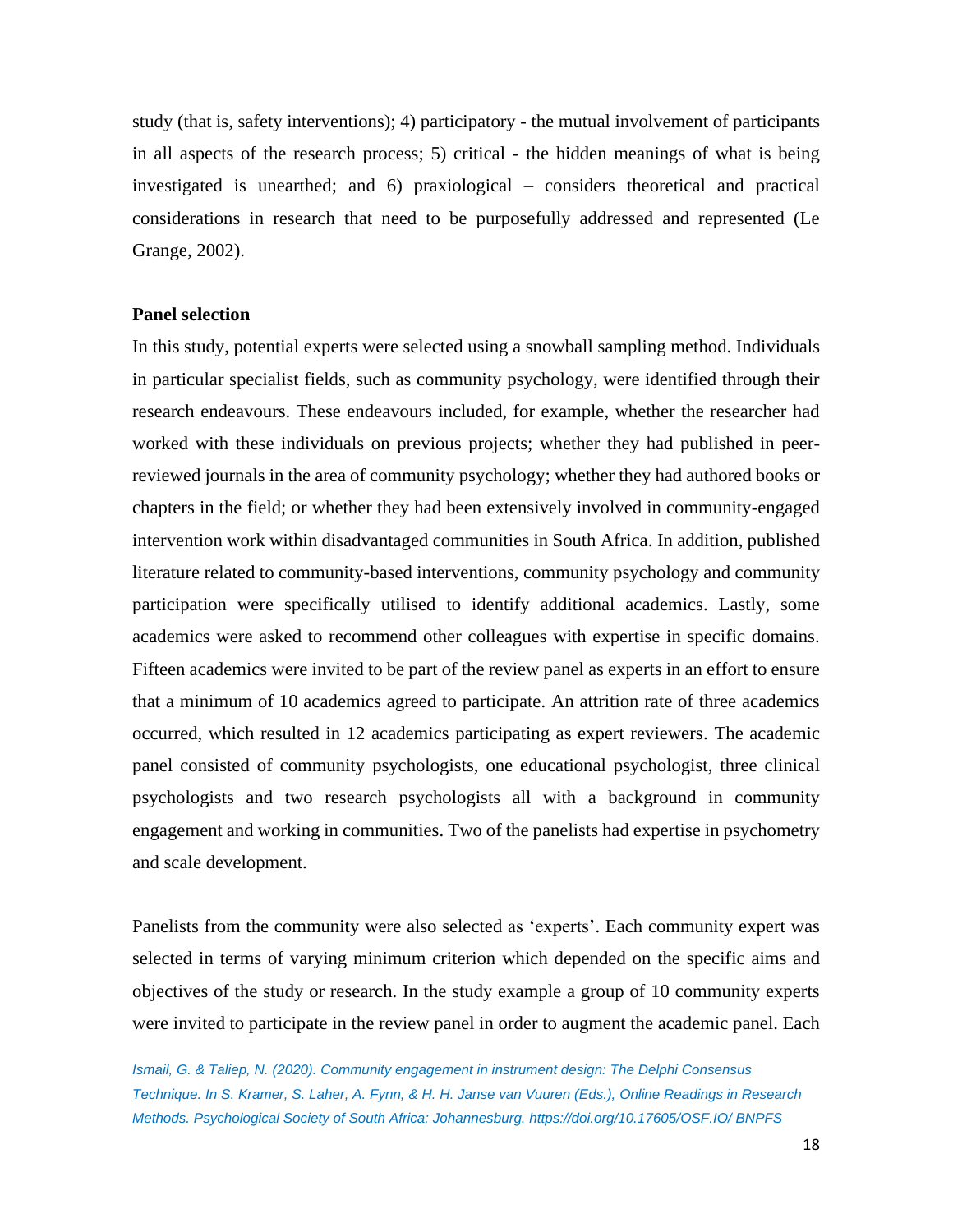community expert was required to meet four minimum criteria. These criteria included: 1) residency - had lived or was living within one of the communities in the Helderberg Region for at least 5 years or more; 2) knowledge - had knowledge and/or experience of interventions and community engagement in low-income communities in South Africa; 3) experience had a history of or was performing consultation services for an organisation (that is, the Violence, Injury and Peace Research Unit; an NGO, an intervention agency; government); and 4) willingness - panel members must have been prepared to fully participate in the entire Delphi review process. An attrition rate of six community members occurred, which resulted in four community members agreeing to participate. Whilst the number of community members might appear to be outnumbered by academics, it should be noted that the academics were purposively selected for their expertise in their particular field (i.e. psychometry and scale development; community, educational, clinical, and research psychology). A total of 16 experts were, therefore, part of the Delphi review. Panelist reviews were strictly confidential and were not divulged to any outside party, including to other panelists.

Throughout the DCT Process key CPBR principles were included and incorporated into the various stages, such as foregrounding the community as a focus, the co-construction of knowledge as well as research relevance. This was achieved by selecting panelists from the community as 'experts', to co-construct the dimensions of the construct in question and the indicators for the questionnaire. When conducting research on the ground, the inclusion of community members is important because it recognises and affirms the experiences and contributions of local community members to knowledge production (Taliep et al., 2018). This way of co-creating knowledge by academics and community members recognises the importance of epistemic justice in the knowledge production process and ensures research relevance.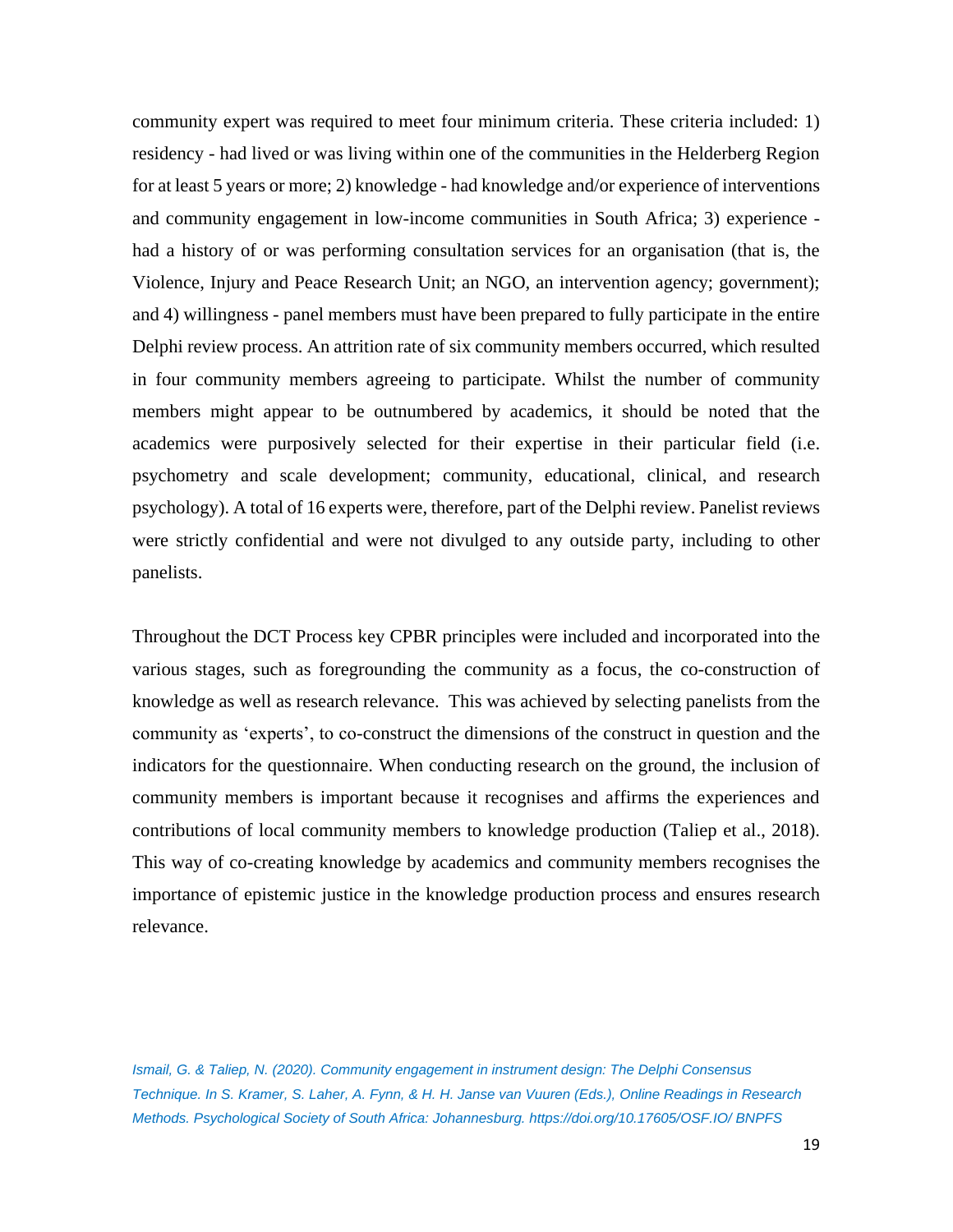## **Illustration of a data collection procedure during the Delphi review panel**

In this study the Delphi panel review was employed to firstly enhance the trustworthiness of the data and secondly, to establish content validity. In particular, the aim of the Delphi panel review was to achieve consensus on the indicators of the construct *willingness to participate in interventions* in round one and two. Round three of the Delphi panel review required agreement by the panel of experts on the items developed for the Willingness to Participate Questionnaire (see Ismail, 2018). It is postulated that the utilisation of experts in the content domain of a measure increases the content validity of an instrument (DeVellis, 2012).

As indicated previously, the Delphi process occurs in various rounds. In this study, three iterations of the DCT was utilised as indicated by figure 2.



**Figure 2.** Delphi review panel procedure (Source: Author)

## *Round one*

In the first round, panelists were provided with a questionnaire to assess the indicators extrapolated from the literature, individual interviews with community members and NGT with community members, stakeholders and community leaders, for content validity. The first step involved sending out invitations to serve on the expert panel. These invitations were sent either via email or hand-delivered and included an information pack. The information pack consisted of a formal invitation to serve on the review panel, a brief description of the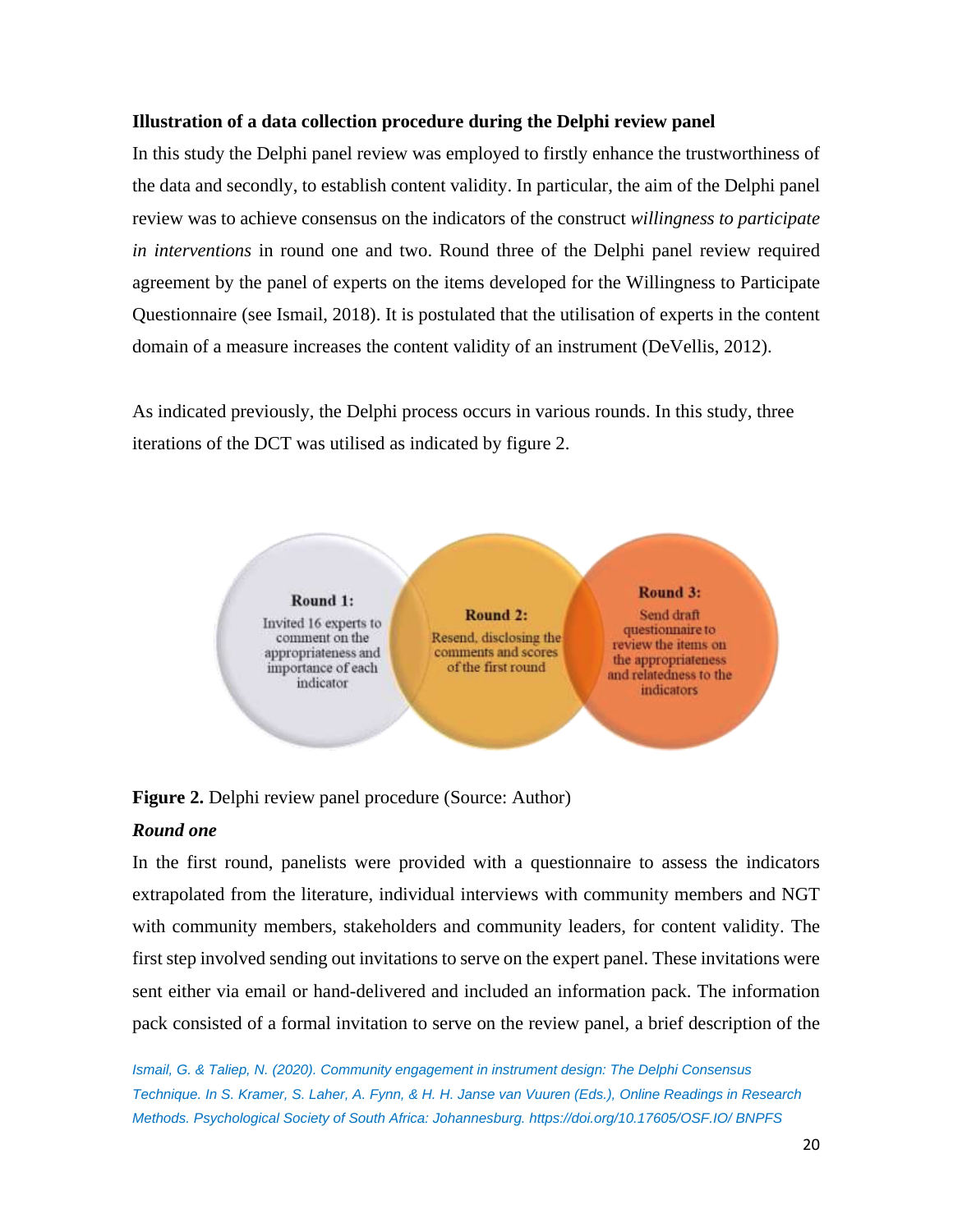study, information pertaining to serving as a reviewer, and the first round of documents to be reviewed. The return of the first round of documents by the invited expert panelist was an indication of the panelist's agreement to act as a reviewer for the study. The review panelists were required to complete specific demographic information such as: professional title, areas of expertise, occupation, and affiliation in their follow-up email. The completion of this information served as informed consent on the part of the panelist.

Panelists were informed that the process could last up to three iterations, depending on their feedback and comments. In this study, three iterations were required before a draft version of the assessment tool was finalised. The reviewers were urged to answer all questions, and reviewers were given the opportunity to revise their answers in subsequent rounds. In the reviewing rounds, reviewers were asked to comment on, evaluate and review indicators related to the construct. Where appropriate, a space was also provided for the reviewers to comment on the underlying reasons for their responses. The researcher also included guiding questions for panelists as a framework within which they would evaluate the various indicators. Table 2 below provides an example of guiding questions utilised in the case study.

## **Table 2.** Guiding questions to assist panelists in assessing indicators

*The following questions might be helpful in guiding your assessment of the value of each indicator:*

- a) Is the indicator useful for guiding intervention developers in assessing community members' willingness to participate in interventions?
- b) Is the indicator helpful in identifying psychosocial factors that deter willingness to participate?
- c) Is the indicator useful for guiding intervention developers in reducing the barriers that prevent willingness to participate in interventions?
- d) Is the indicator useful for guiding intervention developers in managing how they would implement an intervention successfully in communities?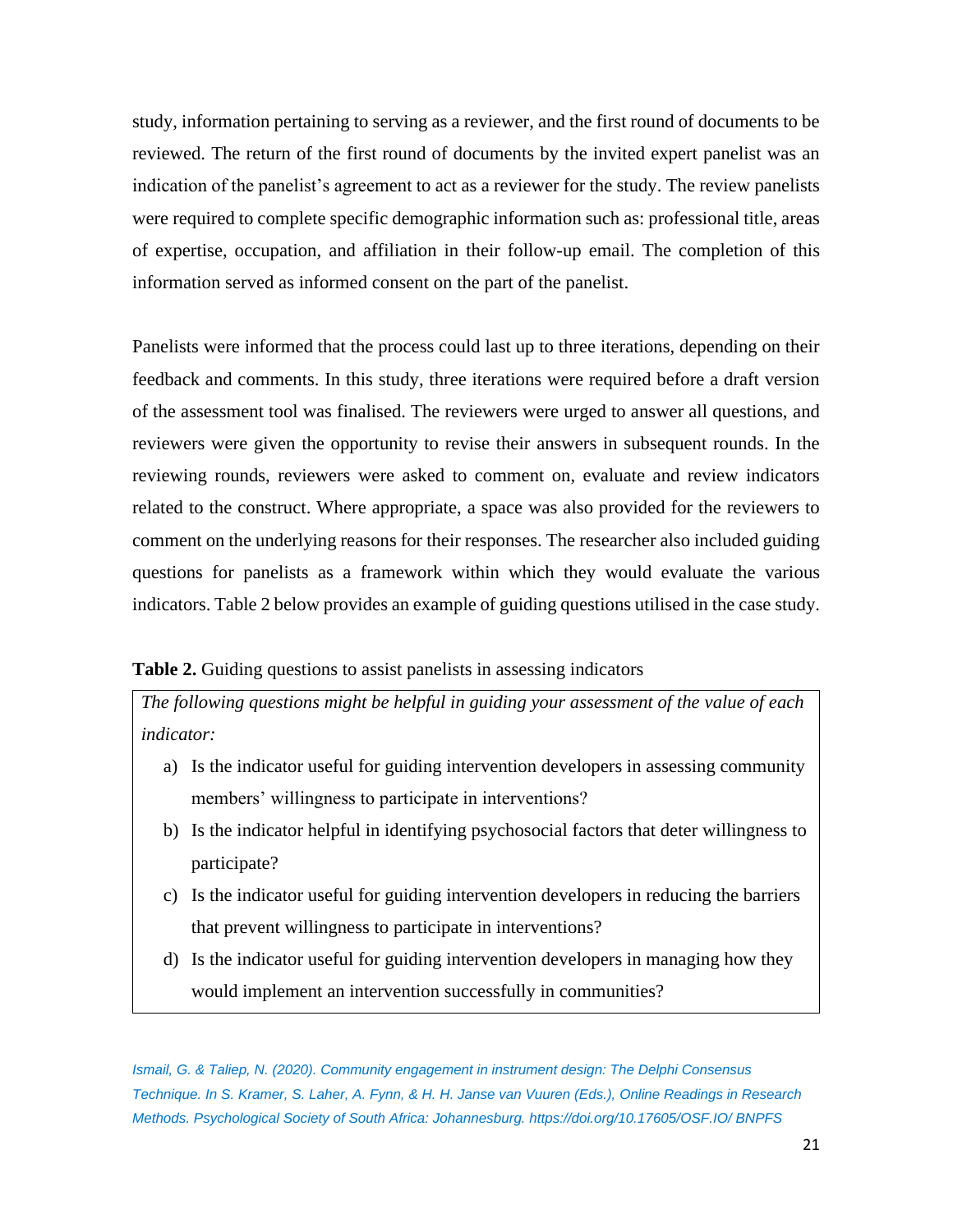Content-relevant evidence included restricting indicator and item selection to the measure blueprint and obtaining content validity ratings from the Delphi review panel (see The Standards 1.7, AERA, 1999). The measure blueprint outlines what is to be measured and includes: 1) the content domains; 2) behaviours, or constructs to be drawn on by the instrument; 3) the specific dimensions or objectives of each content domain; 4) behaviour or construct that will be engaged; and 5) an estimate of the number of items that the final instrument should ideally have for each content domain, behaviour, and or construct, and for each of the specific dimensions (Foxcroft, 2004). According to Cohen and Wollack (2010), constructing a measure without a blueprint could cause an over or under-representation of certain objectives on the measure. The reviewers' responses were analysed using IBM SPSS version 24 (Statistical Package for Social Sciences). Minimum score, maximum score, range, mean and standard deviation were calculated for each indicator. Once feedback from this round was received from all panelists, a summary document was compiled with all the indicator rankings as well as recommended changes, modifications or deletions from the panelists.

The initial criteria utilised for retention of indicators in this round was an aggregated expert rating to indicate a sufficient level of content validity of that indicator in relation to *willingness to participate in interventions* or a subset of indicators having a mean rating of three or lower. An indicator that was related to the construct *willingness to participate* was rated with a score of three or lower on a 5-point Likert scale, with one indicating 'most important' and five indicating 'least important'. Those indicators which were given a mean rating higher than three by reviewers were noted in the next round of feedback to panelists in order to understand and ascertain whether these indicators might require modification or elimination. This allowed panelists to confirm whether those indicators selected for retention, modification and/or removal in the second round of feedback should retain their status quo. However, the final decision as to whether or not to retain indicators and items lay at the discretion of the primary researcher of this study, taking into consideration both the data collected from the stakeholders, service providers, community members and Delphi panelists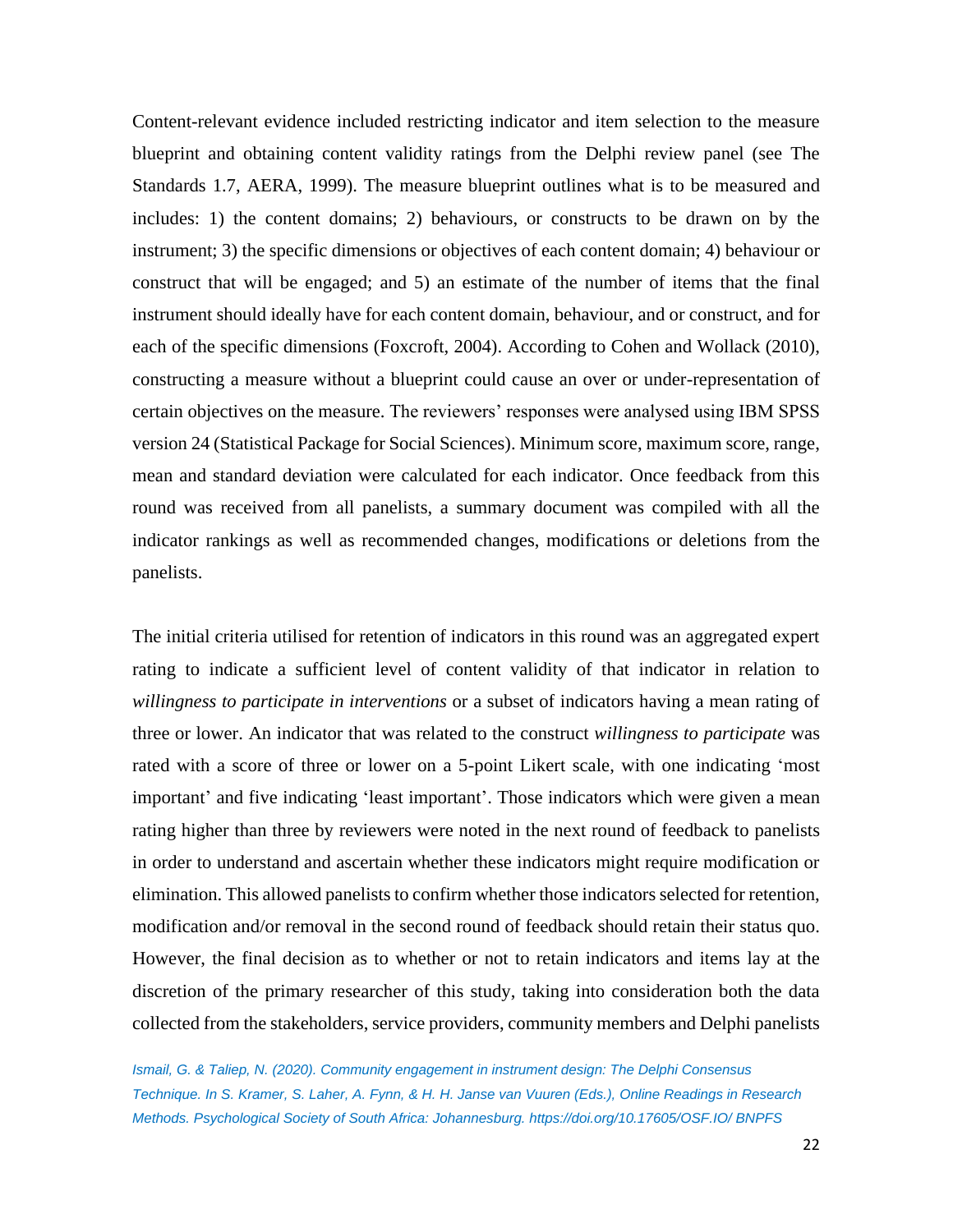as well as the researcher's experience in the community over the past six years. DeVellis (2012) asserts that the final decision to retain items should lie with the researcher, with the result being that the item retention criteria specified in one round could be altered in the next round at the researcher's discretion. This discretion of the researcher is guided by the groundup approach, the literature review, data collected, the multiple opinions and rounds of the DCT, the defined area of study, and the researcher's own knowledge of the area.

#### *Round two*

In round two a summary of the indicator rankings from the various panelists as well as the assessment of recommended changes, modifications or deletions by panelists was collated. A summary of the merged results was then sent to each panelist to review and indicate whether they agreed or disagreed with the results. Panelists also had to confirm whether they agreed with the selection of indicators that were recommended to be added to the measure and those items that were flagged to be removed from the measure. Each indicator was scored on a 5-point Likert scale, from 'most important' to 'least important' (one indicating 'most important' and five indicating 'least important') and items that obtained the lowest mean score based on the ratings allocated by the Delphi panel review after this round, were eliminated. The indicators with the lowest combined mean scores were regarded as more relevant to the construct *willingness to participate* than indicators containing higher scores. The minimum score, maximum score, range, mean and standard deviation for each indicator was calculated. Indicators received mean scores ranging from zero to five. Items with a mean of below three and a standard deviation of below one were retained. Large standard deviations indicate a lack of consensus regarding the relevance of indicators. In contrast, indicators with a standard deviation below one indicated good consensus among reviewers regarding relevancy. Similarly, mean scores below three would indicate relevance, while scores above three would indicate a lack of relevance.

Panelists were in agreement with the collective results obtained in round one of the Delphi panel review. However, in this round, panelists also identified the gaps they were concerned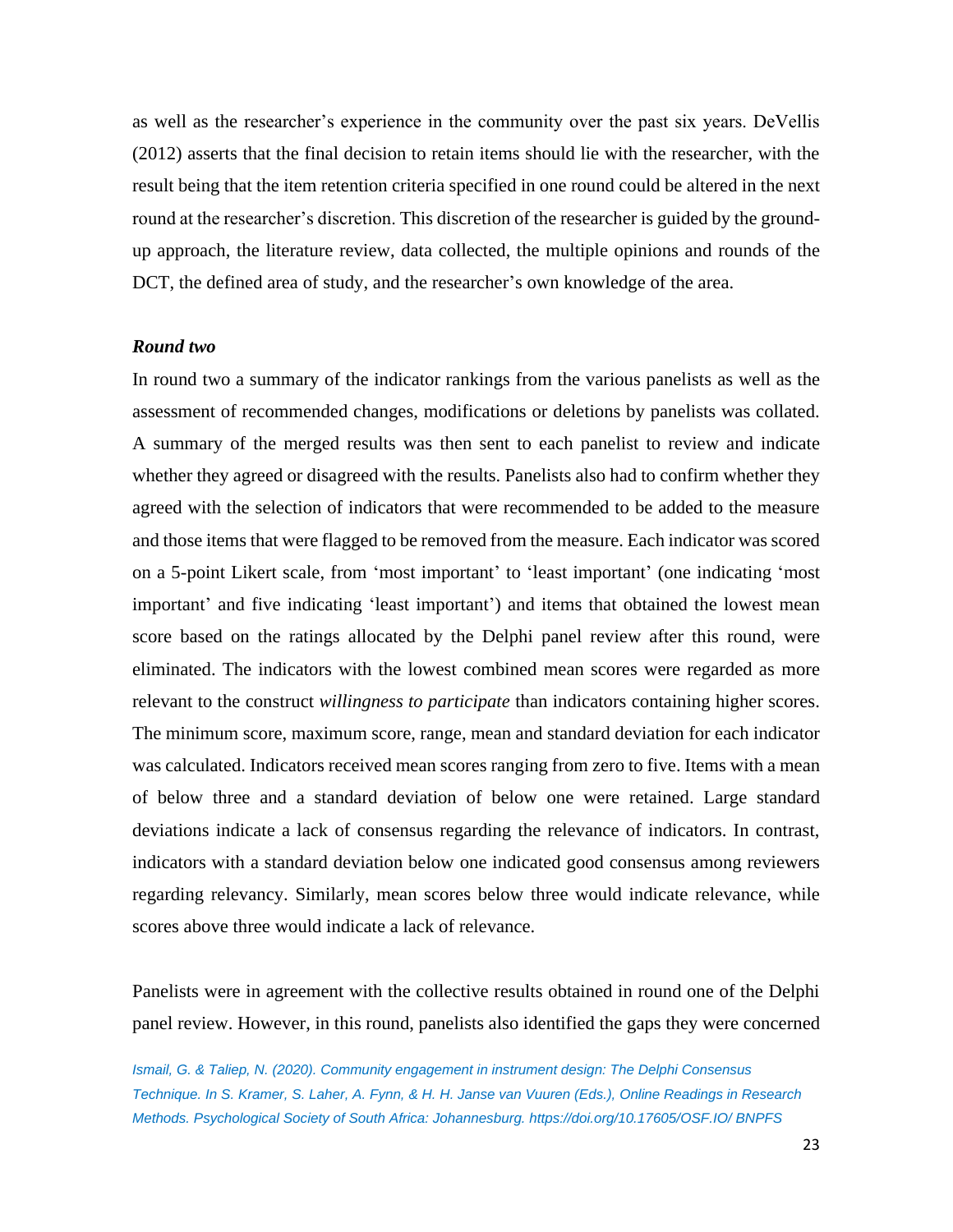about and provided their recommendations. For example, in the case study measuring *willingness to participate*, a recommendation was made for community participation to be viewed as a range of resources. These resources (to foster community participation) could be deployed differently within the overall project. Consideration could be given to recruitment of facilitators or fieldworkers, for example, as some individuals may be excellent trainees, while others may be more astute in positions of organisation, information technology, support, etc. Further suggestions included: having the presence of socially engaged community gatekeepers and leaders; clear and realistic short-term benefits of the intervention; on-going engagement with community social actors; opportunities for community actors to participate in public fora outside the community setting, and so on (see Ismail, 2018 for detailed results).

After discussions, the researchers agreed that some of the recommendations, for example, socio-economic status, gender and age, could be included in the demographic section of the questionnaire. It was also agreed that other recommendations such as the presence of socially engaged community gatekeepers and leaders or on-going engagement with community social actors, needed to be written up as part of the process of implementation and would not be included in the questionnaire. All decisions taken were based on practical expertise and application in the field, readings in the literature, and other case studies.

Once all the reviews from panelists were received, the next step was to group similar indicators together to form a set of overarching indicators from the literature and empirical data. This involved engaging with the datasets and literature until a single set of indicators emerged. During the researcher consultation meetings, all the suggestions made by the Delphi panel review with regards to the indicators in round one and two were discussed, changed, added or removed where necessary. This generated a further discussion on the researchers' part before a consensus on the indictors were reached. Thereafter, the principal researcher examined the set of overarching indicators which had been extrapolated from the literature and empirical datasets. In doing so, it was ensured that the indicators extracted from the literature and the empirical data reflected the comprehensive dataset (i.e. the literature,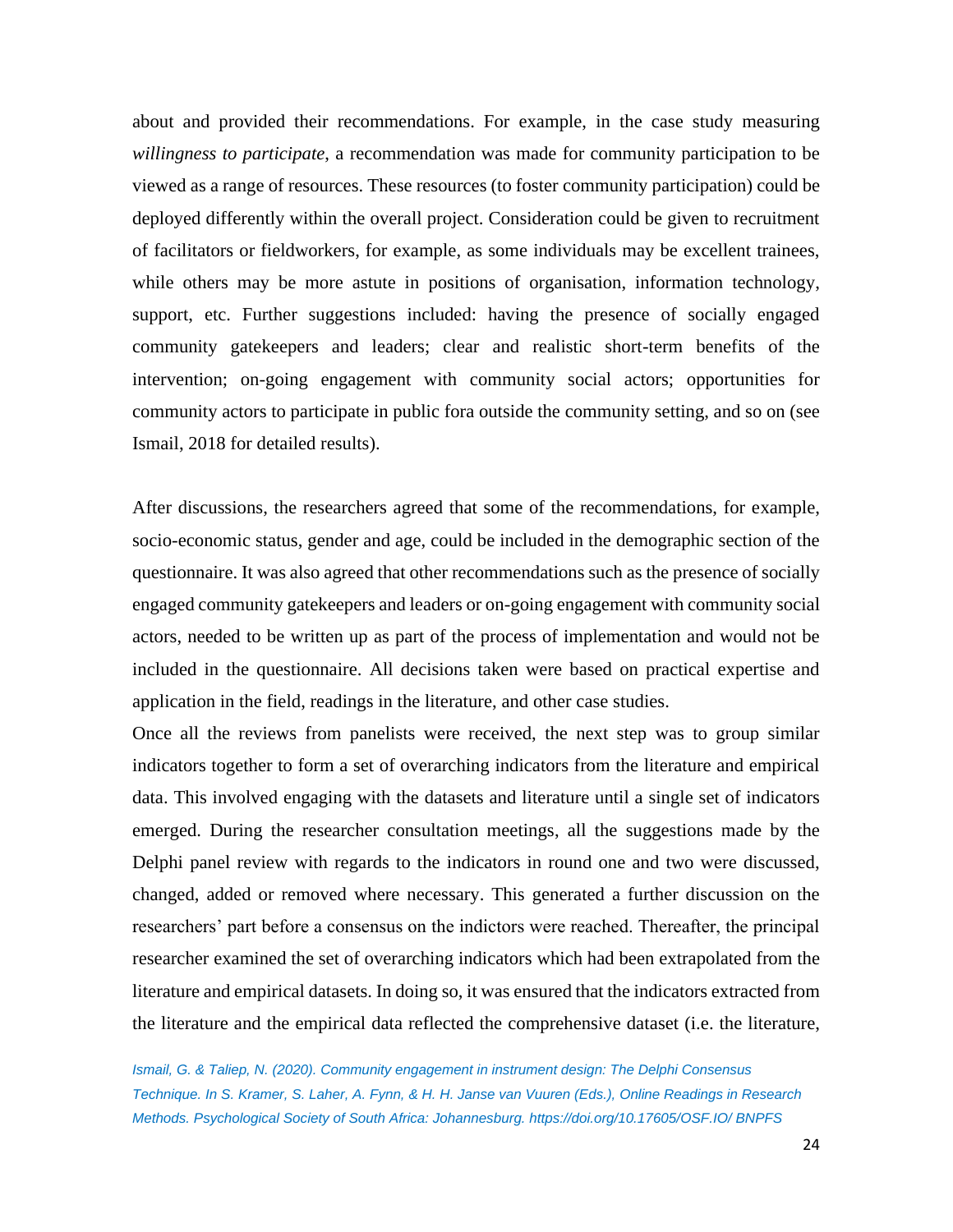individual interviews and NGTs; see Ismail, 2018) accurately, as well as each indicator's meaningful fit under the various domains. This process resulted in the reduction of forty indicators to fifteen indicators (see Table 3).

|     | <b>Collapsed Dimensions of the Construct Willingness to Participate</b> |
|-----|-------------------------------------------------------------------------|
| 1.  | Opportunity for personal growth                                         |
| 2.  | Cater to the Community's Needs                                          |
| 3.  | Research Approach                                                       |
| 4.  | <b>Community Perceptions</b>                                            |
| 5.  | <b>Expectation and Motivation</b>                                       |
| 6.  | Incentives                                                              |
| 7.  | <b>Competing Priorities</b>                                             |
| 8.  | Awareness                                                               |
| 9.  | <b>Political Climate</b>                                                |
| 10. | Participant-Interventionist Relationship                                |
| 11. | Entertainment                                                           |
| 12. | Personal Factors (i.e. negativity, disinterest, hopelessness)           |
| 13. | Community Cohesion, Networks & Communication                            |
| 14. | Empathy and feelings of responsibility for safety of children of others |
| 15. | <b>Social Support Systems</b>                                           |

**Table 3.** Collapsed dimensions after round two reviewer ratings

The first two rounds of the Delphi review panel produced and concluded with a number of dimensions which formed the foundation for the items developed. The end product was a pool of items that were developed to tap each of the 15 dimensions and these items were subsequently formulated for the draft version of the measure (see Ismail, 2018).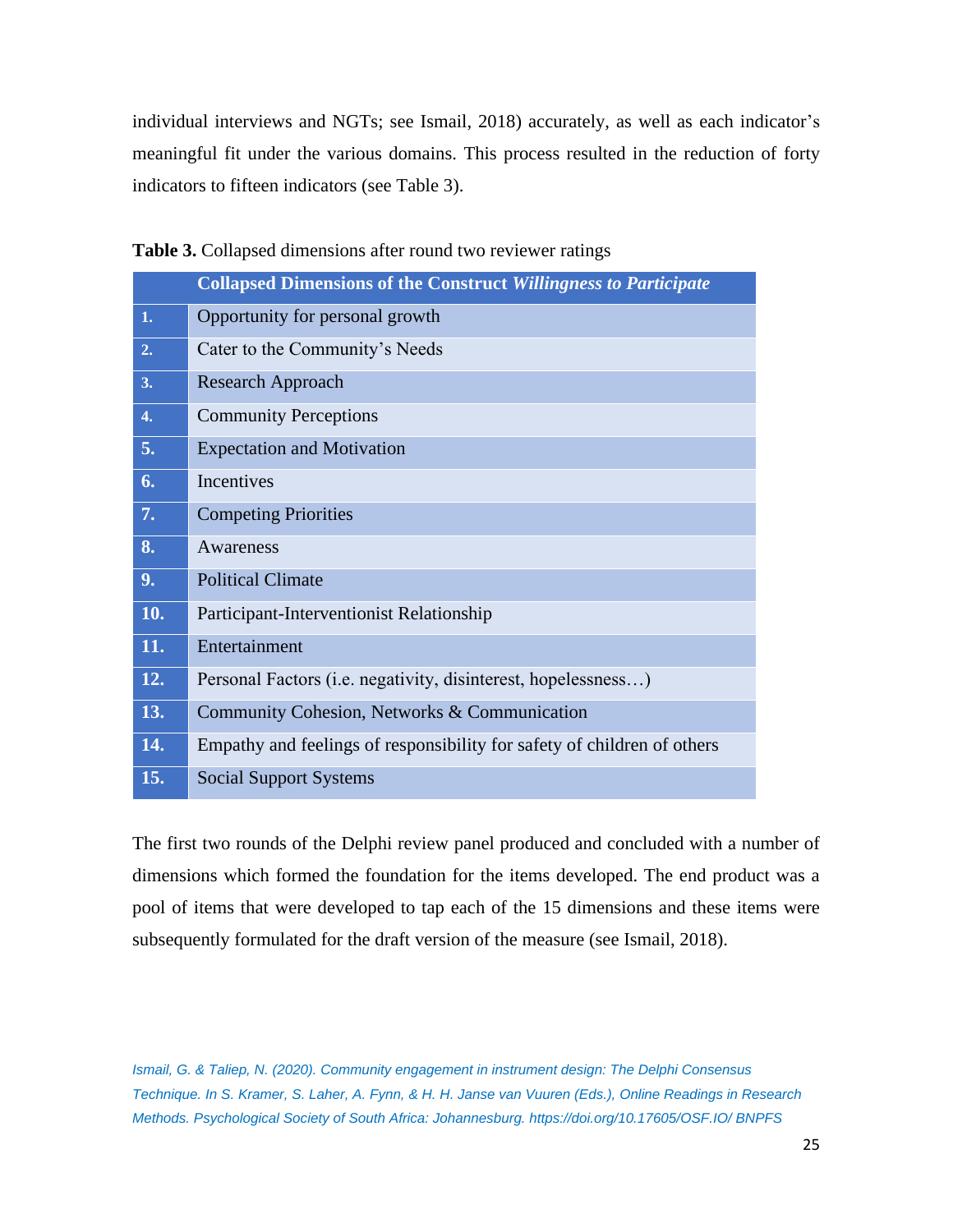## *Round three*

The third and final round centred around assessing the draft version of the questionnaire by focusing on item appropriateness and relatedness to the indicators outlined in Table 3.

In order to review the questionnaire format and item pool, the researcher sent a preliminary version of the questionnaire to the Delphi review panelists, for the third round of feedback. Panelists were once again sent an email with the information sheet of what was required of them and the draft questionnaire for their review. Panelists were asked to evaluate each item on the questionnaire for its relevance, the response format applicability, clarity, item wording and ambiguity (DeVellis, 2012). Panelists were also required to identify any redundant items, and if identified, panelists had to indicate whether these items should be removed, retained or revised. The Delphi review panel was further asked to insert any items they felt had been inadvertently omitted. The panelists also provided input on the tense of items and instructions for completing the questionnaire. In other words, qualitative content validity was determined based on item ambiguity, difficulty and/or irrelevance.

Each response option in the three areas in which the items were being reviewed was dichotomous in nature and thus had only two possible answers, that is, relevant or not; applicable or not; and retain or not. Due to the dichotomous nature of the review, items were eligible to receive scores ranging from one to two. The item scores were aggregated for each option and decisions on item relevance, response format applicability, and retaining an item were based on these scores. Scores were calculated in terms of minimum score, maximum score, mean and standard deviation for each item in the three areas under review. Since each item was scored dichotomously, items that received a high mean score based on the ratings allocated by the Delphi panelists were removed. Items with a mean of above 1.50 and a standard deviation below 1 were retained. Large standard deviations indicated a lack of consensus regarding the relevance, appropriateness of response format and retention of items. In contrast, indicators with a standard deviation below 1 indicated good consensus among reviewers regarding relevancy of items, the appropriateness of the response format and the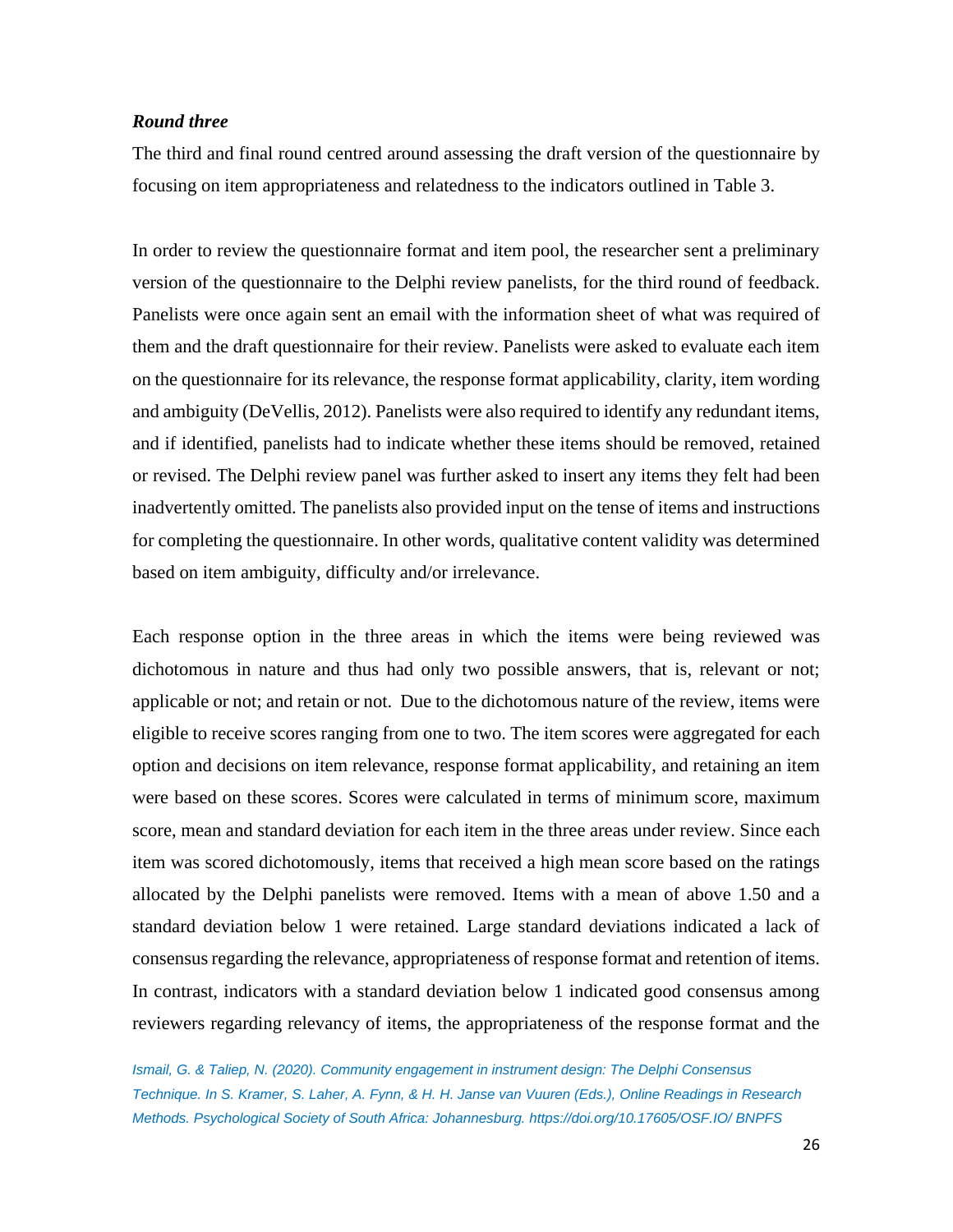likelihood of retaining items. Similarly, mean scores below 1.50 indicated lack of relevance and appropriateness of response format and pointed to the removal of the item, while scores above 1.50 indicated relevance and appropriateness of the response format and the retention of items. Thus, items with a 75 percent majority agreement (a mean of 1.5 and above) across the three areas of review were included in the final draft of the questionnaire.

Even though only one item was identified for removal from the questionnaire, panelists also completed a qualitative component where general comments and recommendations were made with regards to items. While the vast majority of panelists stated that they were generally satisfied with the items in the questionnaire, a few participants reported issues relating to question difficulty  $(n = 2)$ ; phrasing of items  $(n = 3)$  and inclusion of additional items (*n* = 1). The general comments on the items and overall questionnaire indicated that panelists were satisfied with the questionnaire. Based on the ratings and feedback by panelists (see Ismail, 2018) in the three areas of review as well as recommendations made by the Delphi panel review, items were grammatically corrected, rephrased or reworded, replaced, removed or added.

A few recommendations were made by the Delphi panel review that did not result in changes. The recommendations were discussed with an expert in the field of instrument development as well as with a fellow researcher who concurred that these recommendations should not result in changes. Two panelists suggested that certain items were repetitive or similar in nature and could be removed. Consultation on this matter with a fellow researcher indicated that items were there to allow for the testing of response bias. It was agreed that the items were to remain in the questionnaire for further analysis. Two panelists also stated that they found some questions contradictory, and these items were also retained in the questionnaire for further analysis. The apparent contradiction emanated from the individual interviews with community members and the NGTs with community members, stakeholders and community leaders, which resulted from scalar opposites (see Ismail, 2018).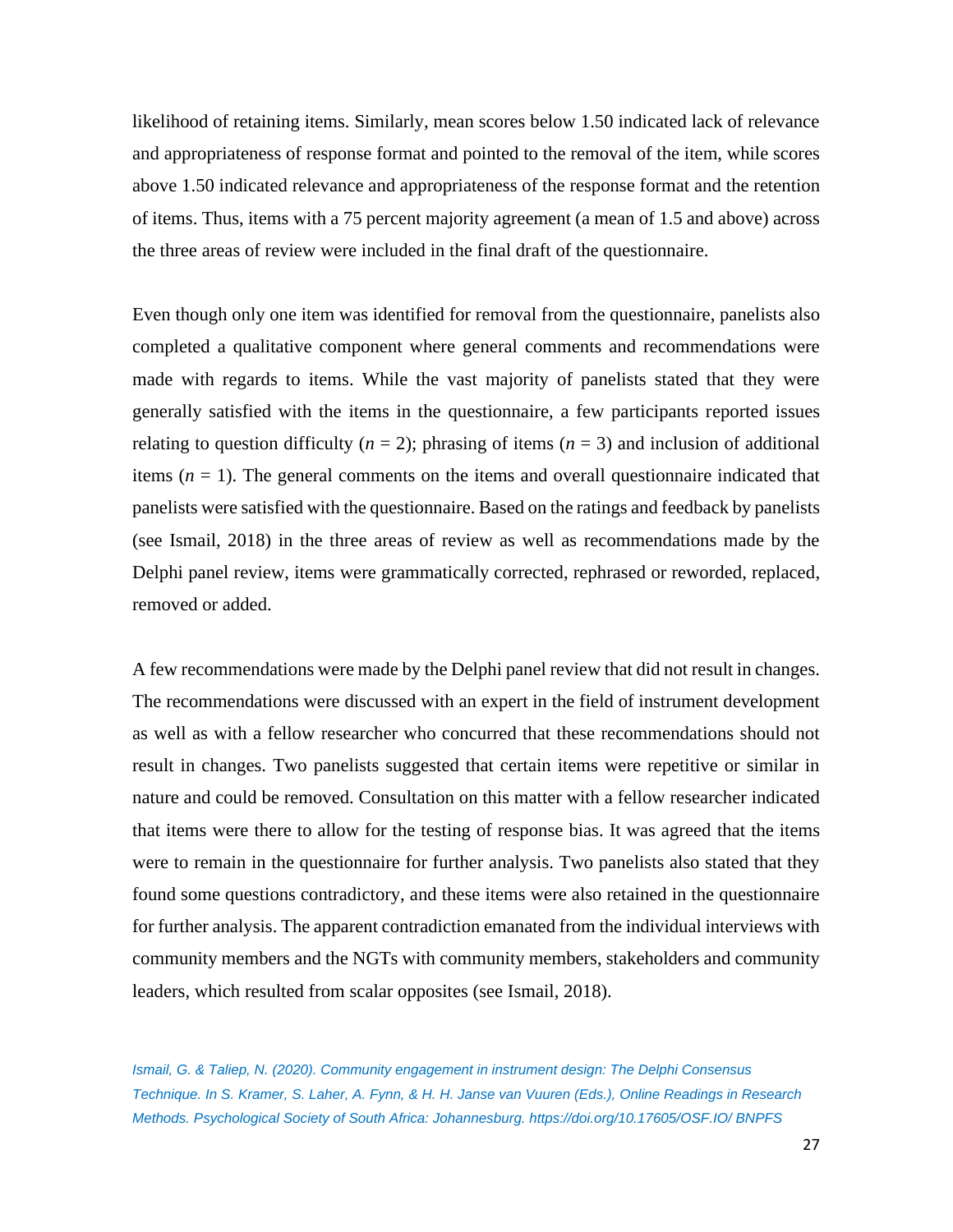Once the final analysis of the feedback of the Delphi panel review had been concluded, the draft version of the questionnaire was compiled and consisted of 46 items (44 items met inclusion criteria, one item was recommended to be removed but was retained for the validation phase, and one item was added on recommendation from the Delphi panel review). See Ismail (2018) for a draft version of the questionnaire.

#### **ETHICAL PRINCIPLES RELEVANT TO DCT**

When there is contact and interaction between the researcher and the people that they are studying, the researcher is guided by particular ethical principles (Department of Health, 2004) in order to protect the rights and well-being of these individuals. These ethical principles serve as a benchmark for researchers to evaluate their conduct within a study (Strydom, 2005).

#### **Reflexivity**

A vital component of qualitative research is the notion of situating oneself as the researcher and making the research process more visible and open to scrutiny. Even though studies might only be in part qualitative in nature, as with all other qualitative techniques, it is advisable for the researcher to remain reflexive regarding his/her own bias in the selection of participants, in the formulation of questions and in the interpretation of results from the different rounds (researcher contribution to the construction of meaning throughout the research process). Researchers need to be mindful of their positionality, reflexivity, and the production of knowledge and the power relations that were inherent in the research process (Sultana, 2007).

#### **CONCLUSION**

This chapter illustrated the process, utility and value of the DCT utilising a CBPR approach in instrument development. This approach affirms community-centred voices and cultural articulations alongside academic experts in the instrument development process, allowing for the construction of culturally sensitive and contextually congruent and relevant assessment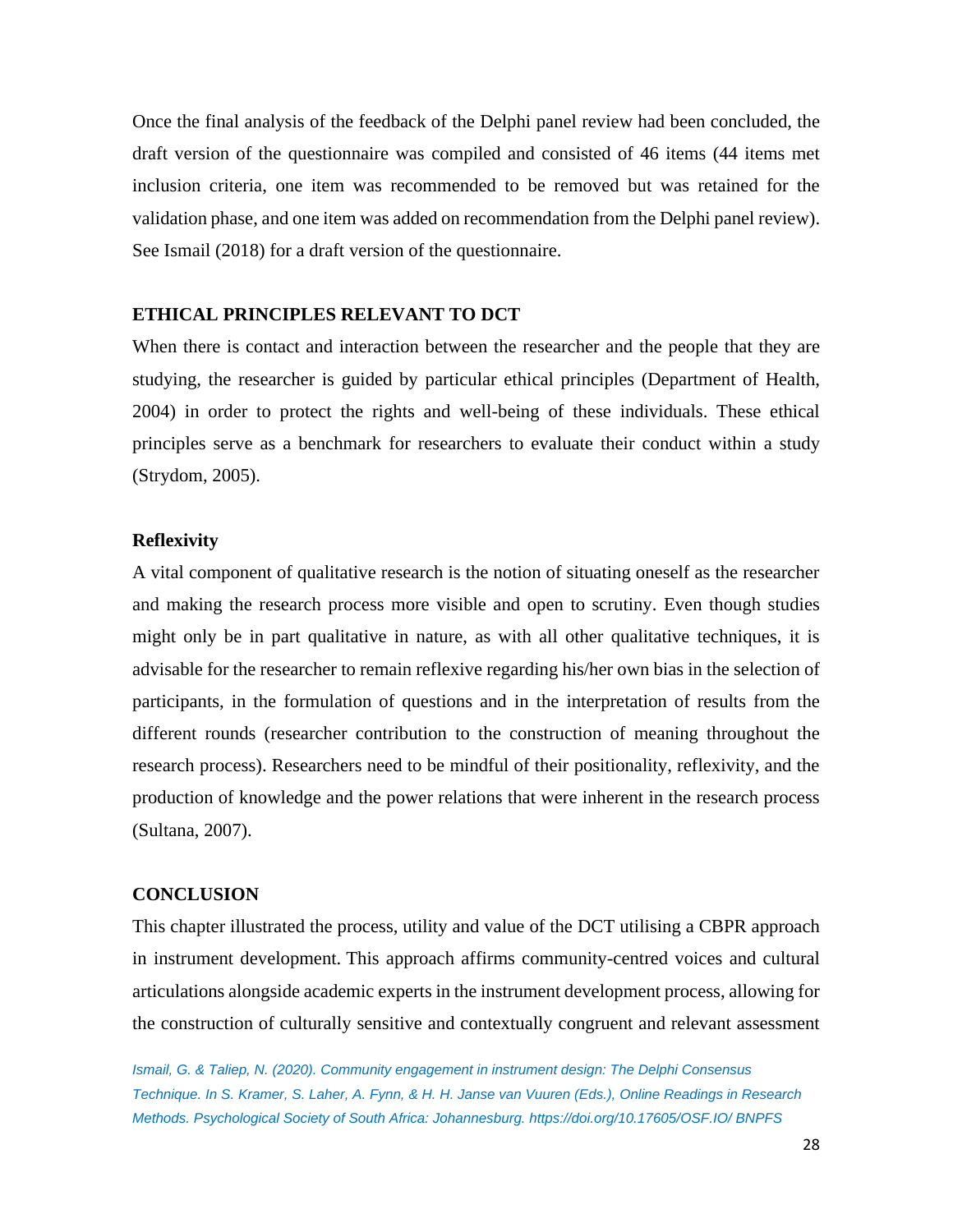measures. The chapter demonstrates how community-engaged DCT promotes transparency and accountability, power-sharing and shared responsibility amongst the researchers and Delphi panel comprising academics and community members in the instrument development process. The chapter further shows how using a ground-up approach in the research design affirms and allows access to local knowledges that engenders the co-construction of knowledge production from a plurality of sources.

#### **REFERENCES**

- Adler, M., & Ziglio, E. (1996). *Gazing into the oracle: The Delphi Method and its application to social policy and public health*. London: Jessica Kingsley Publishers.
- Aigbavboa, C., & Thwala, W. (2012). An exploration of the use of Delphi methodology in housing satisfaction studies. In S. Laryea, S. A. Agyepong, R. Leiringer, & W. Hughes (Eds.). *Procs 4th West Africa Built Environment Research (WABER) conference, 24-26 July 2012* (pp. 147-161). Abuja, Nigeria.
- American Educational Research Association, American Psychological Association, and the National Council on Measurement in Education. (1999). *Standards for educational and psychological testing.* Washington, DC: AERA. American Educational Research Association.
- Avella, J. R. (2016). Delphi panels: Research design, procedures, advantages, and challenges. *International Journal of Doctoral Studies, 11,* 305-321. Retrieved from http://www.informingscience.org/ Publications/3561
- Baker, J., Lovell, K., & Harris, N. (2006). How expert are the experts? An exploration of the concept of 'expert' within Delphi panel techniques. *Nurse Researcher, 14*(1), 59-70. doi: 10.7748/nr2006.10.14.1.59.c6010
- Baldwin, A., & Trinkle, B. (2011). The impact of XBRL: Adelphi investigation. *International Journal of Accounting Research, 11*, 1-24.
- Berg, B. L. (2004). *Qualitative research methods for the social sciences.* Upper Saddle River, NJ: Pearson.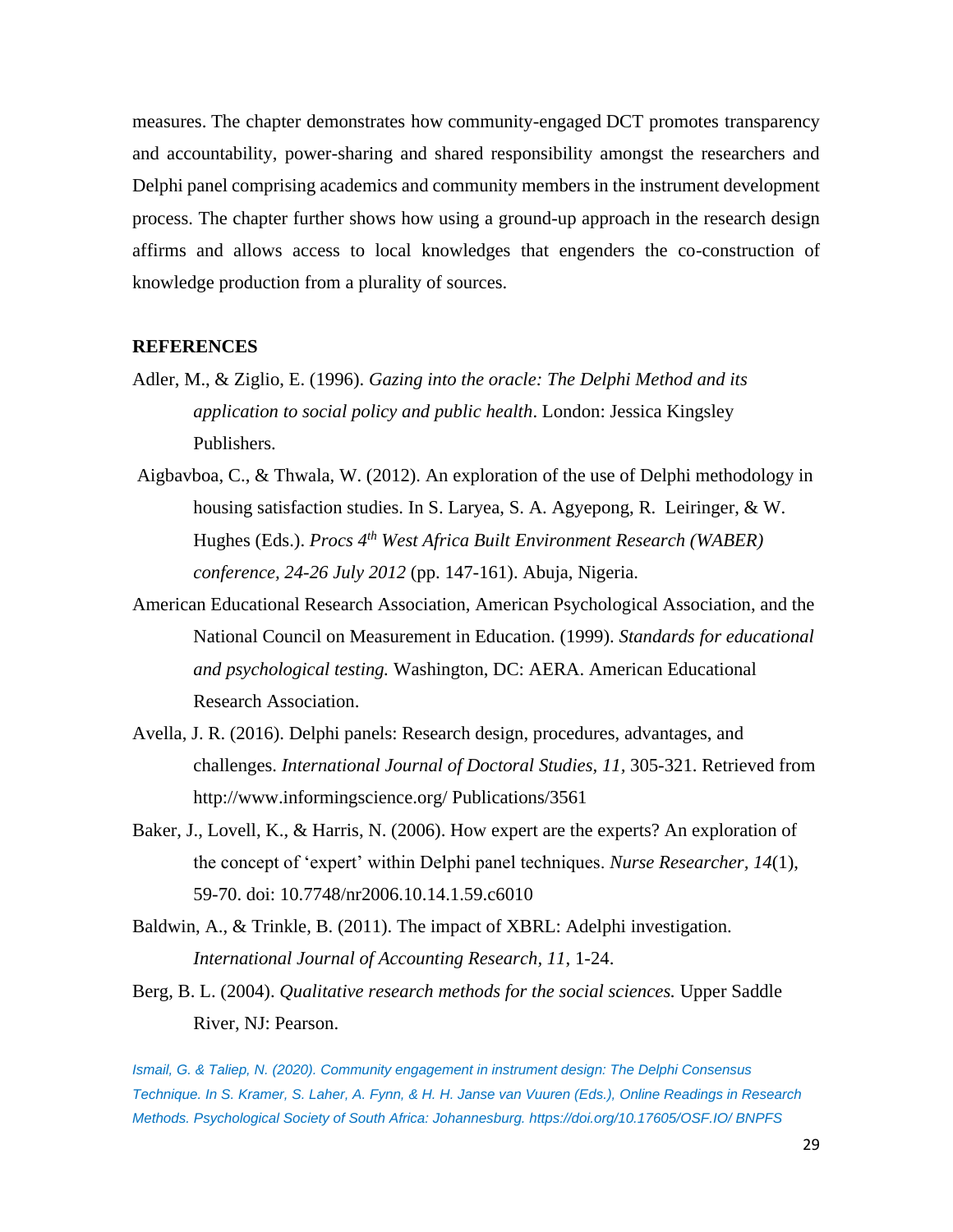- Billies, M., Francisco, V., Krueger, P., & Linville, D. (2010). Participatory action research. *International Review of Qualitative Research, 3*(3), 277–286.
- Biondo, P. D., Nekolaichuk, C. L., Stiles, C., Fainsinger, R., & Hagen, N. A. (2008). Applying the Delphi process to palliative care tool development: Lessons learned. *Support Care Cancer, 16*, 935–942. doi: 10.1007/s00520-007-0348-2
- Bleijenbergh, I., Korzilius, H., & Verschuren, P. (2012). Participatory research: A Delphi study on the methodological criteria for the quality of the research process. Retrieved from https://www.academia.edu/12644035/PARTICIPATORY\_RESEARCH\_A\_DELP HI\_STUDY\_ON\_THE\_METHODOLOGICAL\_CRITERIA\_FOR\_THE\_QUALIT Y\_OF\_THE\_RESEARCH\_PROCESS
- Bradley, L., & Stewart, K. (2003). A Delphi study of internet banking. *Marketing Intelligence and Planning, 21*(5), 272-281.
- Cohen, A. S., & Wollack, J. A. (2010). Handbook on test development: Helpful tips for creating reliable and valid classroom tests. Madison, WI: Center for Placement Testing, University of Wisconsin. Retrieved from https://testing.wisc.edu/Handbook%20on%20Test%20Construction.pdf
- Colton, S., & Hatcher, T. (2004). The Web-based Delphi Research Technique as a Method for Content Validation in HRD and Adult Education Research. Paper presented at the Academy of Human Resource Development International Conference (AHRD), March 3-7 (pp.183-189). Austin, Texas.
- Dalkey, N., & Helmer, O. (1963). An experimental application of the Delphi method to the use of experts. *Management Science, 9*, 458- 467.
- Daniel, E., & White, A. (2005). The future of inter-organisational system linkages: Findings of an international Delphi study. *European Journal of Information Systems, 14,* 188-203.
- Day, J., & Bobeva, M. (2005). A generic toolkit for the successful management of Delphi studies. *Electronic Journal of Business Research Methods, 3*(2),103-116.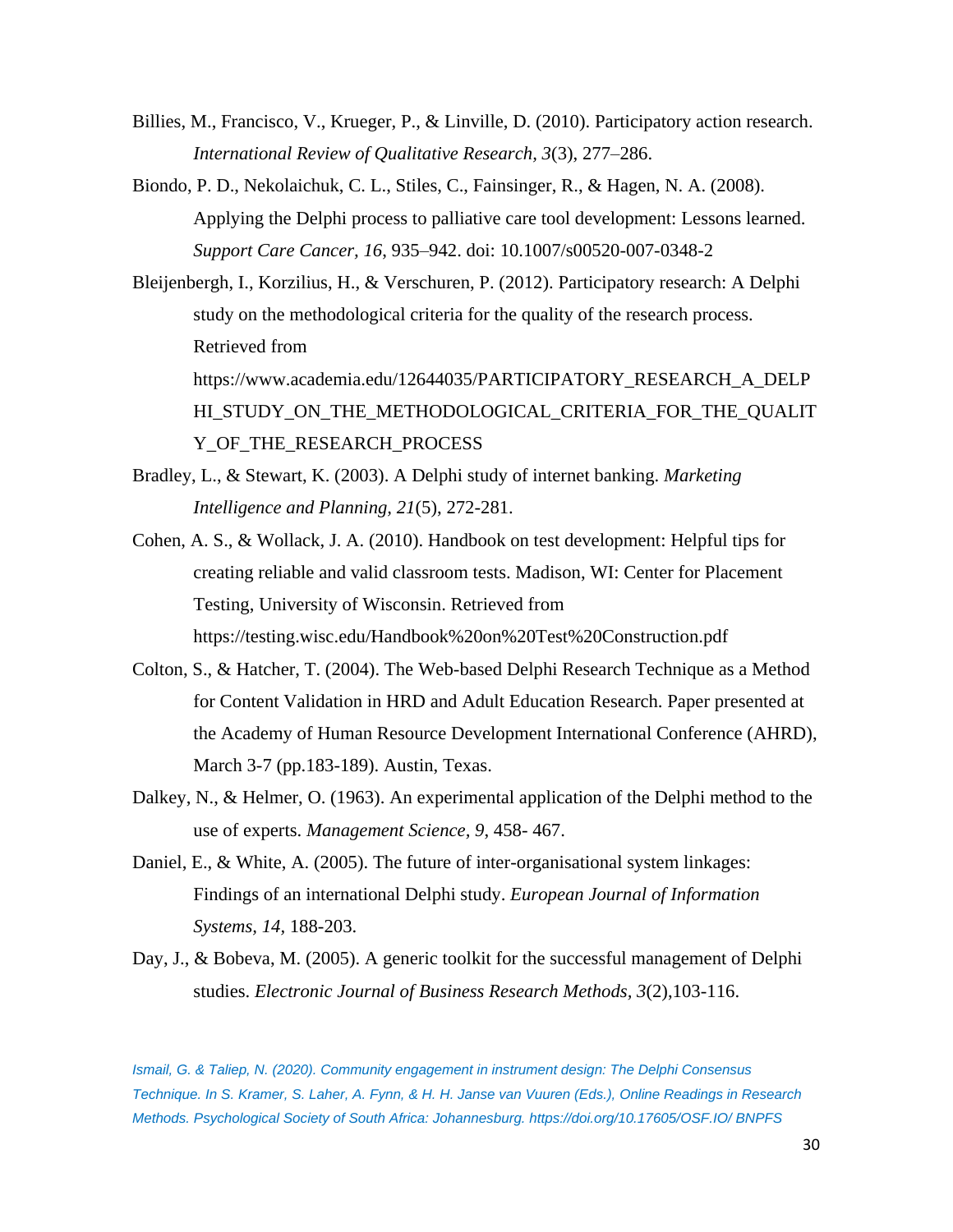- Delbecq, A. L., Van de Hen, A. H., & Gustafson, D. H. (1975). *Group Techniques for Program Planning: a guide to nominal group and Delphi processes.* USA: Scott, Foresman and Company.
- DeVellis, R. F. (2012). *Scale development: Theory and application*. Applied Social Research Methods Series, Volume 26 (3rd ed). London: Sage Publications.
- De Villiers, M., de Villiers, P. J. T. & Kent, A. P. (2005) The Delphi Technique in Health Sciences Education Research. *Medical Teacher, 27*, 639-643
- Edwards, J. K. (2003). Beginning on-line Delphi ethnographic research: The BOLDER method, *The Qualitative Report, 8*(2), 257-285.
- Employment Equity Act 55. (1998). Government Gazette. (Vol.400, No. 19370). Retrieved from http://www.info.gov.za/View/DownloadFileAction?id=70714
- Fletcher, A. J., & Marchildon, G. P. (2018). Reflection/Commentary on a past article: "Using the Delphi method for qualitative research in health leadership. *International Journal of Qualitative Research, 17,* 1-3. doi: 10.177/1609406918788252
- Foxcroft, C. D. (2004). Planning a psychological test in the multicultural South African context. *South African Journal of Industrial Psychology, 30*(4), 8-15.
- Giannarou, L., & Zervas, E. (2014). Using Delphi technique to build consensus in practice. *International Journal of Business Science and Applied Management, 9,* 65–82.
- Grisham, T. (2009). The Delphi technique: a method for testing complex and multifaceted topics. *International Journal of Managing Projects in Business, 2*(1), 112-130.
- Grobbelaar, S. S. (2007). *Data gathering: Delphi method.* University of Pretoria. Retrieved from

https://repository.up.ac.za/bitstream/handle/2263/26471/03chapter6.pdf?sequence= 4&isAllowed=y

Hallowell, M. R., & Gambatese, J. A. (2010). Qualitative research: Application of the Delphi method to CEM research. *Journal of Construction Engineering and Management, 136*(1), 99-107.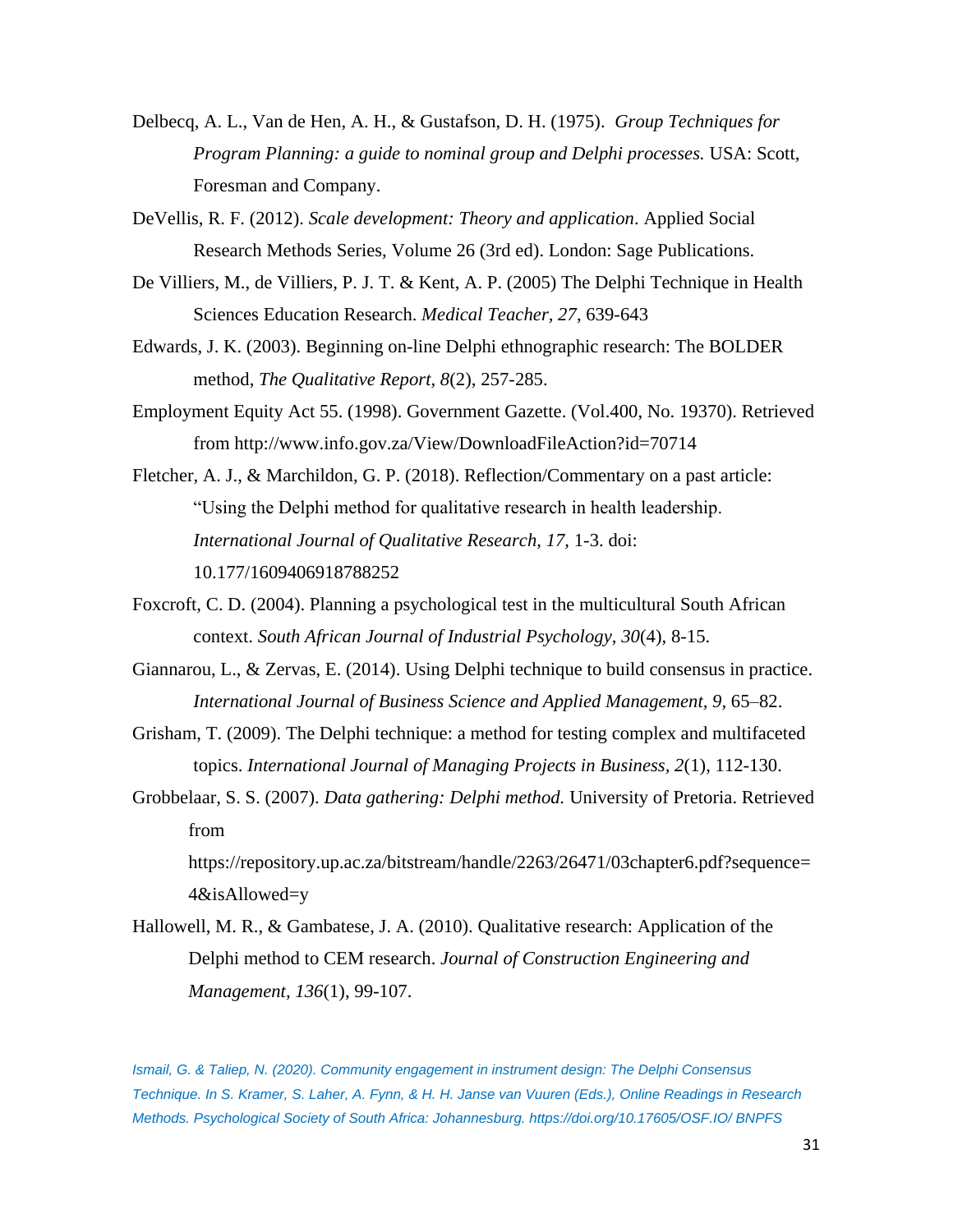- Hardy, D. J., O'Brien, A. P., Gaskin, C. J., O'Brien, A. J., Morrison-Ngatai, E., Skews, G., … McNulty, N. (2004). Practical application of the Delphi technique in a bicultural mental health nursing study in New Zealand. *Journal of Advanced Nursing, 46*(1), 95-109.
- Hasson, F., & Keeney, S. (2011). Enhancing rigour in the Delphi technique research. *Technological Forecasting & Social Change, 78,* 1695–1704.
- Hasson, F., Keeney, S., & McKenna, H. (2000). Research guidelines for the Delphi survey technique. *Journal of Advanced Nursing, 32*(4), 1008-1015.
- Habibi, A., Sarafrazi, A., & Izadyar, S. (2014). Delphi technique theoretical framework in qualitative research. *The International Journal of Engineering and Science (IJES), 3*(4), 8-13.
- Hirschhorn, F. (2019). Reflections on the application of the Delphi method: Lessons from a case in public transport research. *International Journal of Social Research Methodology, 22*(3), 309-322. doi:10.1080/13645579.2018.1543841
- Hsu, C., & Sandford, B. (2007). The Delphi technique: making sense of consensus. *Practical Assessment Research & Evaluation, 12*(10), 1-8. Retrieved from [http://pareonline.net](http://pareonline.net/) /pdf/v12n10.pdf
- Irdayanti, M. N., Ramlee, M., & Abdullah, Y. (2015). Delphi technique: Enhancing RESEARCH in technical and vocational education. *Journal of Technical Education and Training (JTET), 7*(2), 12-23.
- Ismail, G. (2018). *A mixed methods approach to the development and validation of an assessment tool to measure psycho-social factors associated with willingness to participate in child-centred initiatives.* (Unpublished doctoral dissertation). University of South Africa, Pretoria, South Africa.
- Keeney, S., Hasson, F., & Mckenna, H. (2006). Consulting the oracle: Ten lessons from using the Delphi technique in nursing research. *Journal of Advance Nursing*, *53*(2), 205-212. https://doi.org/10.1111/j.1365-2648.2006.03716.x.
- Kennedy, H. P. (2004). Enhancing Delphi research: Methods and results. *Journal of Advanced Nursing, 45*(5)*,* 504-511.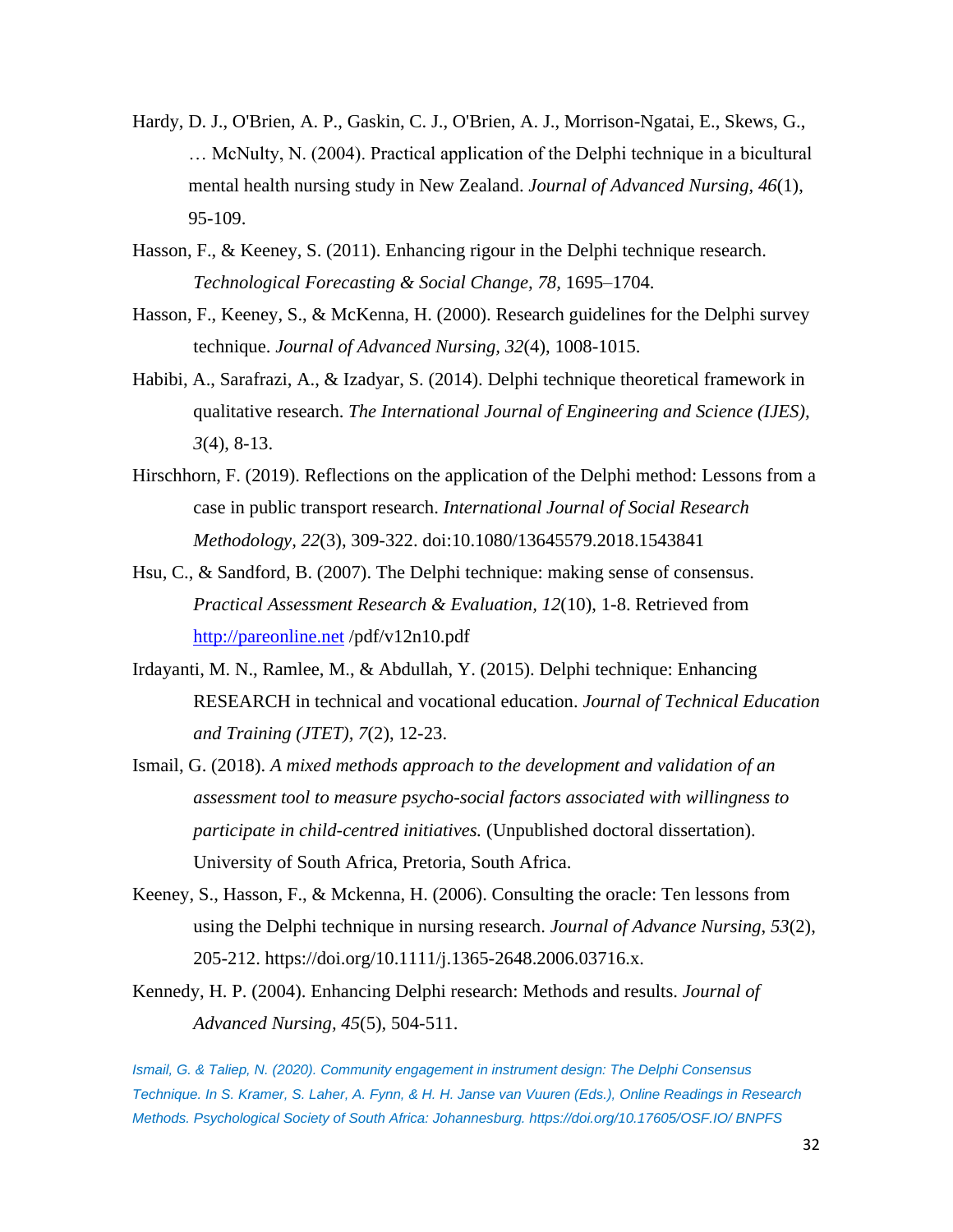- Kezar, A., & Maxey, D. (2016). The Delphi technique: An untapped approach of participatory research. *International Journal of Social Research Methodologies, 19*(2), 143-160.<http://dx.doi.org/10.1080/13645579.2014.936737>
- Lang, T. (1994). *An overview of four futures methodologies.* Retrieved from http://www.futures.hawaii.edu/publications/half-fried-ideas/J7/LANG.pdf
- Le Grange, L. (2002). Educational research, democracy and praxis. *South African Journal of Education, 22*(1), 36-39.
- Lilja, K., Laakso, K., & Palomaki, J. (2011). *Using the Delphi method.* Proceedings of PICMET 2011: Technology Management in the Energy-Smart World (PICMET), Portland, Oregon. Retrieved from

<http://www.picmet.org/db/member/proceedings/2011/> data/papers/11R0046.pdf

- Linstone, H. A., & Turoff, M. (2002). Introduction. In H.A. Linstone, & M. Turoff, (Eds), *The Delphi Method: Techniques and Applications* (pp. 3-16)*.* Retrieved from http://is.njit.edu/pubs/delphibook/
- Loo, R. (2002). The Delphi method: A powerful tool for strategic management. *Policing: An International Journal of Police Strategies Management, 25*(4), 762-769.
- McKenna, H. P. (1994). The Delphi technique: A worthwhile research approach for nursing? *Journal of Advanced Nursing, 19*, 1221-1225.
- Messick, S. (1989) Validity. In R. L. Linn (Ed.). *Educational measurement* (pp 13–10). New York, NY: American Council on Education & Macmillan Publishing.
- Mitchell, V., & McGoldrick, P. J. (1994). The role of geodemographic in segmenting and targeting consumer markets: A Delphi study. *European Journal of Marketing, 28*(5), 54-72.
- Munnik, E., & Smith, M. R. (2019). Methodological rigour and coherence in the construction of instruments: The emotional social screening tool for school readiness. *African Journal of Psychological Assessment, 1*(0), a2. https://doi.org/ 10.4102/ajopa.v1i0.2.
- Nworie, J. (2011). Using the delphi technique in educational technique in educational technology research. *TechTrends, 55*(5), 24-30.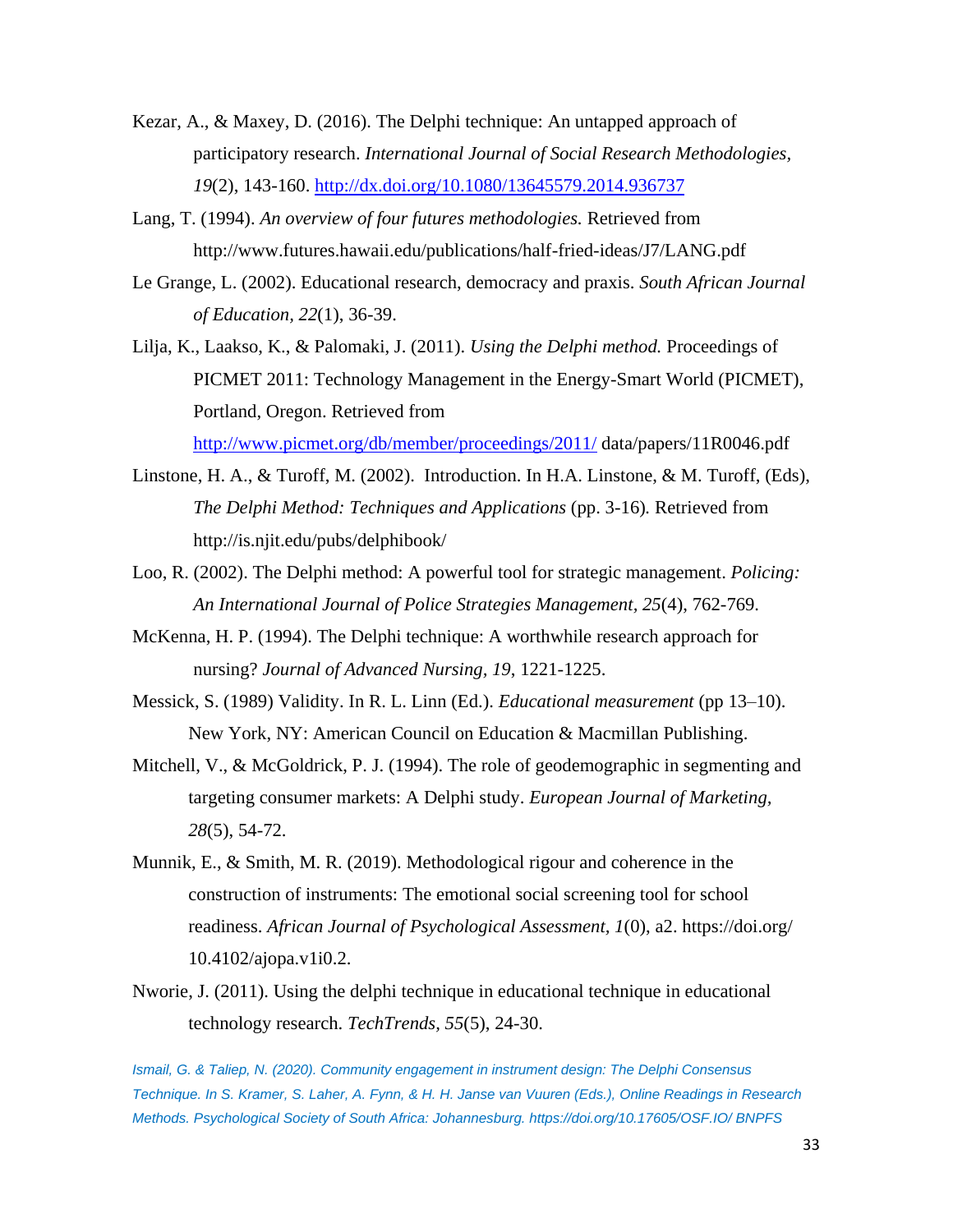- Ökmen, B., Şahin, Ş., Kiliç, A., & Adigüzel, A. (2019). A needs analysis on the competences that students should have for curriculum and instruction graduate programs: A Delphi study. *Journal of Higher Education (Turkey), 9*(2), 149–158.
- Okoli, C., & Pawlowski, S. D. (2004). The Delphi method as a research tool: An example, design considerations, and applications. *Information and Management, 42*(1), 15- 29.
- Polit, D. F., & Beck, C. T. (2008). *Nursing Research: generating and assessment evidence for nursing practice.* Philadelphia, PA: Wolters Kluwer Health/Lippincott, Williams & Wilkins.
- Phillips, R. (2000). New applications for the Delphi technique. *Annual "San Diego" Pfeiffer and Company, 2,* 191-196.
- Plummer, R., & Armitage, D. R. (2007). Charting the new territory of adaptive comanagement: A Delphi study. *Ecology and Society, 12*(2), 10. Retrieved from http://www.ecologyandsoci-ety.org/vol12/iss2/art10/
- Powell, C. (2003). The Delphi technique: Myths and realities. *Journal of Advanced Nursing, 41*(4). 376-382.
- Reid N. (1988) The Delphi technique: its contribution to the evaluation of professional practice. In R. Ellis (Ed.) *Professional Competence and Quality Assurance in the Caring Professions* (pp. ). Chapman & Hall, London.
- Sahari, S., Tinggi, M., Cheuk, S., & Nordin, N. A. (2018). A Review of Delphi Technique in Developing Human Capital Disclosure Index. *Academy of Accounting and Financial Studies Journal, 22*(4), 1-9.
- Salihu, H. M., Salinas-Miranda, A. A., Wang, W., Turner, D., Lo Berry, E., & Zoorob, R. (2015). Community Priority Index: Utility, Applicability and Validation for Priority Setting in Community-Based Participatory Research. *Journal of Public Health Research, 4*(2), 443. doi: 10.4081/jphr.2015.443
- Scheele, D. S. (2002). *Reality construction as a product of Delphi interaction. The Delphi method: Techniques and applications.* Retrieved from [http://is.njit.edu/pubs/delphibook.](http://is.njit.edu/pubs/delphibook)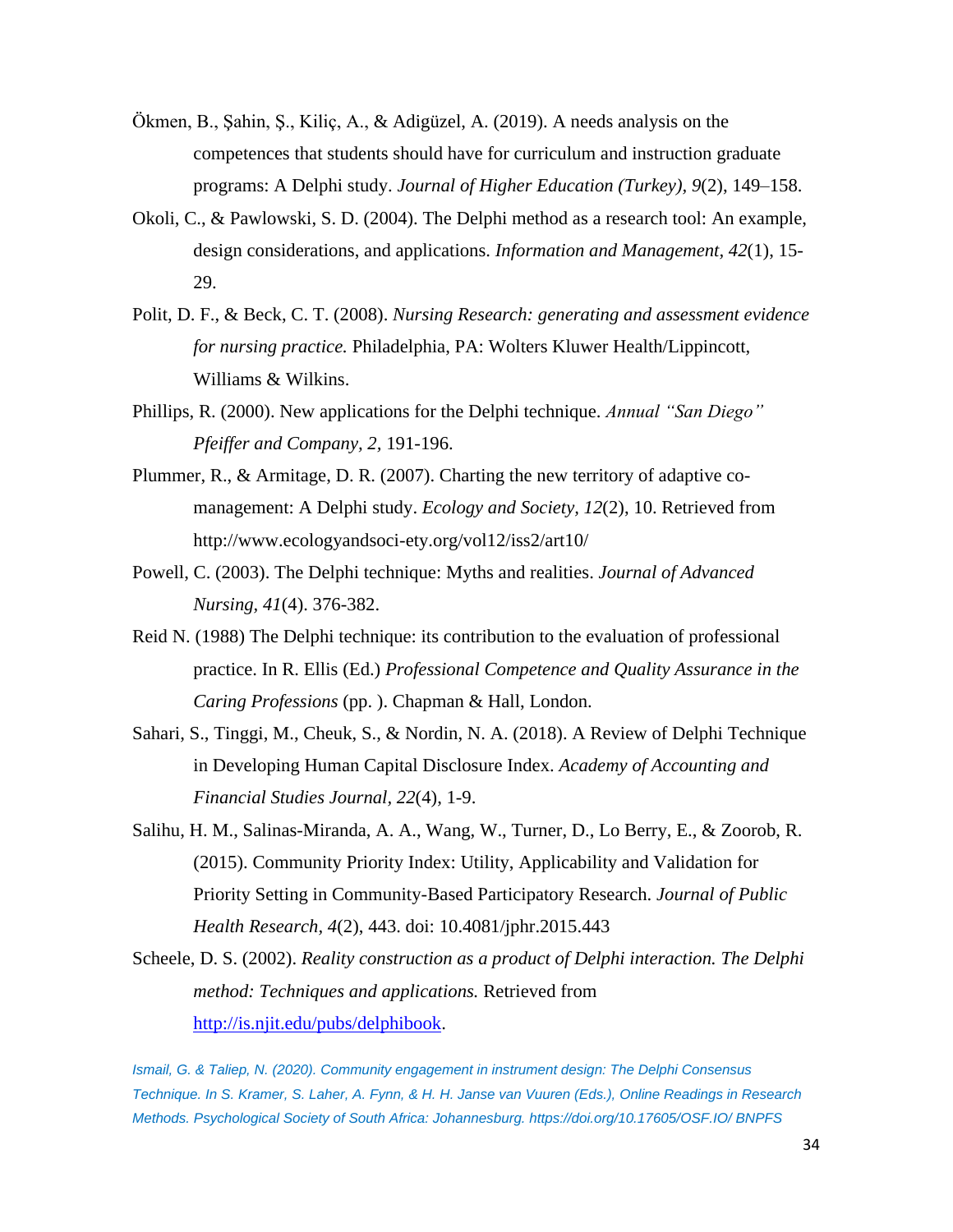- Shariff, N. J. (2015). Utilizing the Delphi approach: A review. *Nursing Care, 4*(3), 246. http://dx.doi.org/10.4172/2167-1168.1000246
- Skinner, R., Nelson, R. R., Chin, W. W., & Land, L. (2015). The Delphi method research strategy in studies of information systems. *Communications of the Association for Information Systems, 37*(2), 31-63. Retrieved from https://aisel.aisnet.org/cais/vol37/iss1/2
- Skulmoski, G. J., Hartman, F. T., & Krahn, J. (2007). The Delphi method for graduate research. *Journal of Information Technology Education, 6*, 1-21.
- Sourani A., & Sohail, M. (2014). The delphi method: Review and use in construction management research. *International Journal of Construction Education and Research, 11*(1), 1-23.
- Strydom, H. (2005). Ethical aspects of research in social sciences and human services professions In A. S. De Vos, H. Strydom, C. B. Fouché, C. S .L. Delport, (Eds.), *Research at grassroots: For the social sciences and human service professions* (3rd ed., pp. 113-130). Pretoria: Van Schaik Publishers.
- Sultana, F. (2007). Reflexivity, positionality and participatory ethics; negotiating fieldwork dilemmas in international research. ACME: *An International E-Journal for Critical Geographies, 6*(3), 374-385.
- Szpilko, D. (2014). The use of Delphi method in the process of building a tourism development strategy in the region. *Economics and Management, 4,* 329-346. doi: 10.12846/j.em.2014.04.24
- Taliep, N. (2016). *Process evaluation of the development of a community-based participatory intervention promoting positive masculinity and peace and safety: Addressing interpersonal violence in a Western Cape community* (Unpublished doctoral dissertation). University of South Africa, Pretoria, South Africa.
- Taliep, N., Ismail, G., Seedat, M., & Suffla, S. (2014). Development of a family functioning scale for the South African context: The substantive validity phase. *Child Abuse Research: A South African Journal, 15*(1), 73-82.